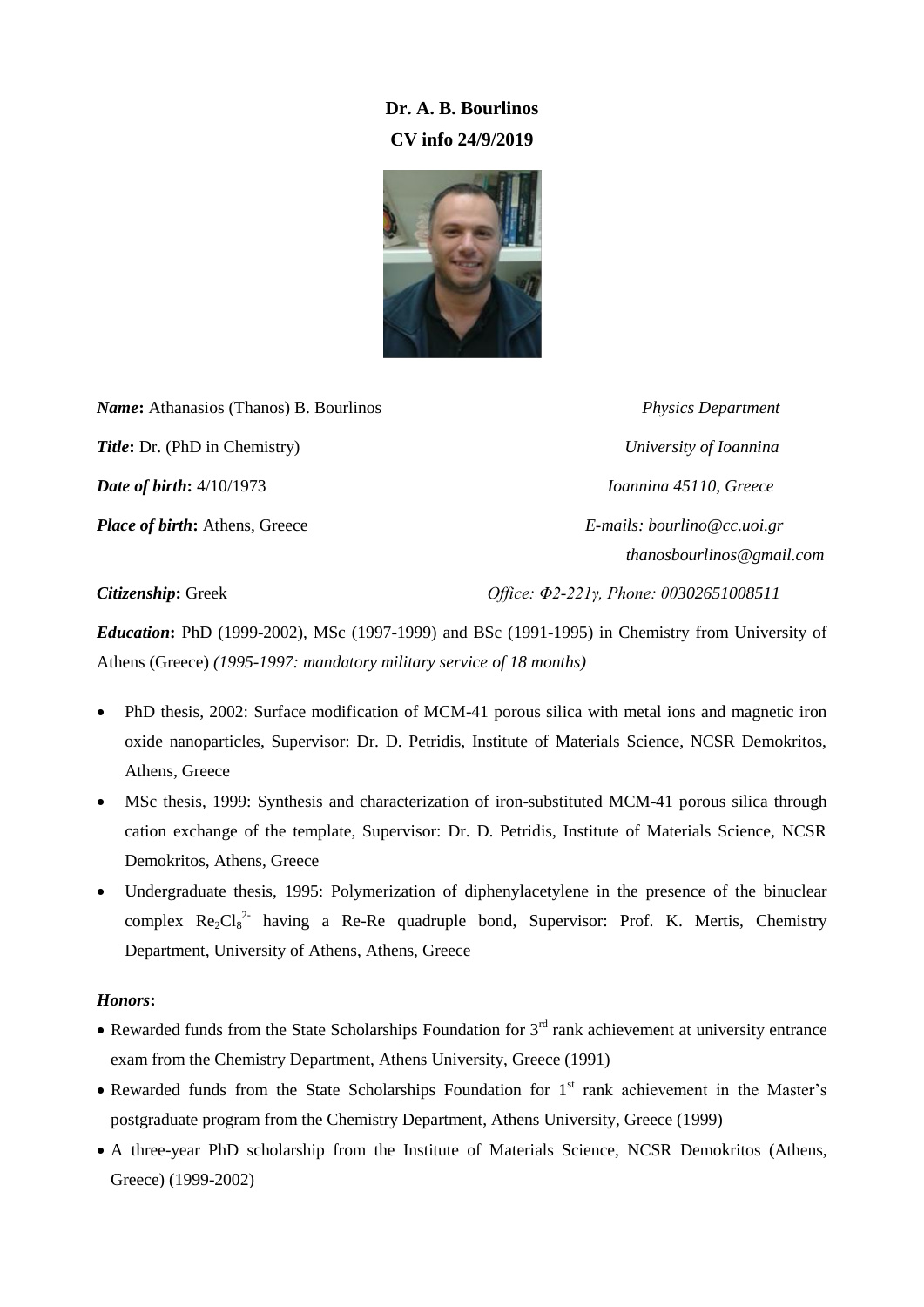- Most cited Greek scientists, "Tractatus for the sixth fame" by John Ioannidis (Stanford), pp. 62-75, Kedros publisher (2016)
- Top 5 % in "Ranking of researchers and scientists in Greece in 2017 according to Google Scholar database", by G.P. Kouropoulos, Athens (July 2017)

#### *Professional experience***:**

- 2019- to date: Associate Professor at the Physics Department, University of Ioannina, Ioannina (Greece)
- 2015-2019: Assistant Professor (tenure) at the Physics Department, University of Ioannina, Ioannina (Greece)
- 2012-2015: Assistant Professor (3-years appointment) at the Physics Department, University of Ioannina, Ioannina (Greece)
- 2011-2012: Research associate at the Physics Department, University of Ioannina, Ioannina (Greece)
- 2005-2011: Research associate at the Institute of Materials Science, NCSR Demokritos, Athens (Greece)
- 2002-2004: Post-doctoral fellow at Materials Science and Engineering, Cornell University, Ithaca NY (USA)

*Subject area***:** Experimental solid-state physics: electronic and magnetic properties of nanostructured solids

*Research interests***:** Synthesis or surface modification, physical characterization and magnetic/optical properties of carbon nanostructured materials and hybrids thereof. Carbon materials of interest include carbon dots, nanodiamonds, graphene derivatives and amorphous carbon. The studied properties pertain to magnetism, photoluminescence, non-linear optics, catalysis, environment and biological applications

# *Career highlights***:**

- Surface-functionalized nanoparticles with liquid-like behavior (*Advanced Materials, Vol. 17, 2005, pages 234-237*): This work has been highlighted in Nature (by *M. Peplow, Research highlights, Nature, vol. 432, 2004, page 688*) and Angew. Chem. (by *B. Smarsly, H. Kaper, Liquid inorganicorganic nanocomposites: Novel electrolytes and ferrofluids, Angewandte Chemie-International Edition, Vol. 44, 2005, pages 3809-3811*). In the following years, the research in functionalized nanoparticles with liquid-like behavior by the Giannelis and Archer groups afforded a grant of \$ 25.000.000 for raising the KAUST-CU center at Cornell University for Energy and Sustainability (Codirectors: E. P. Giannelis & L. A. Archer) (see report by *R. Emro, Creating nanoscale solutions to global problems, Cornell Engineering Magazine, spring 2009, Cornell University*)
- Molecular synthesis of photoluminescent carbon dots (*Small, Vol. 4, 2008, pages 455-458; Chemistry of Materials, Vol. 20, 2008, pages 4539-4541*): These works have been highlighted in a review paper from Angew. Chem. (by *S. N. Baker, G. A. Baker, Luminescent carbon nanodots: Emergent*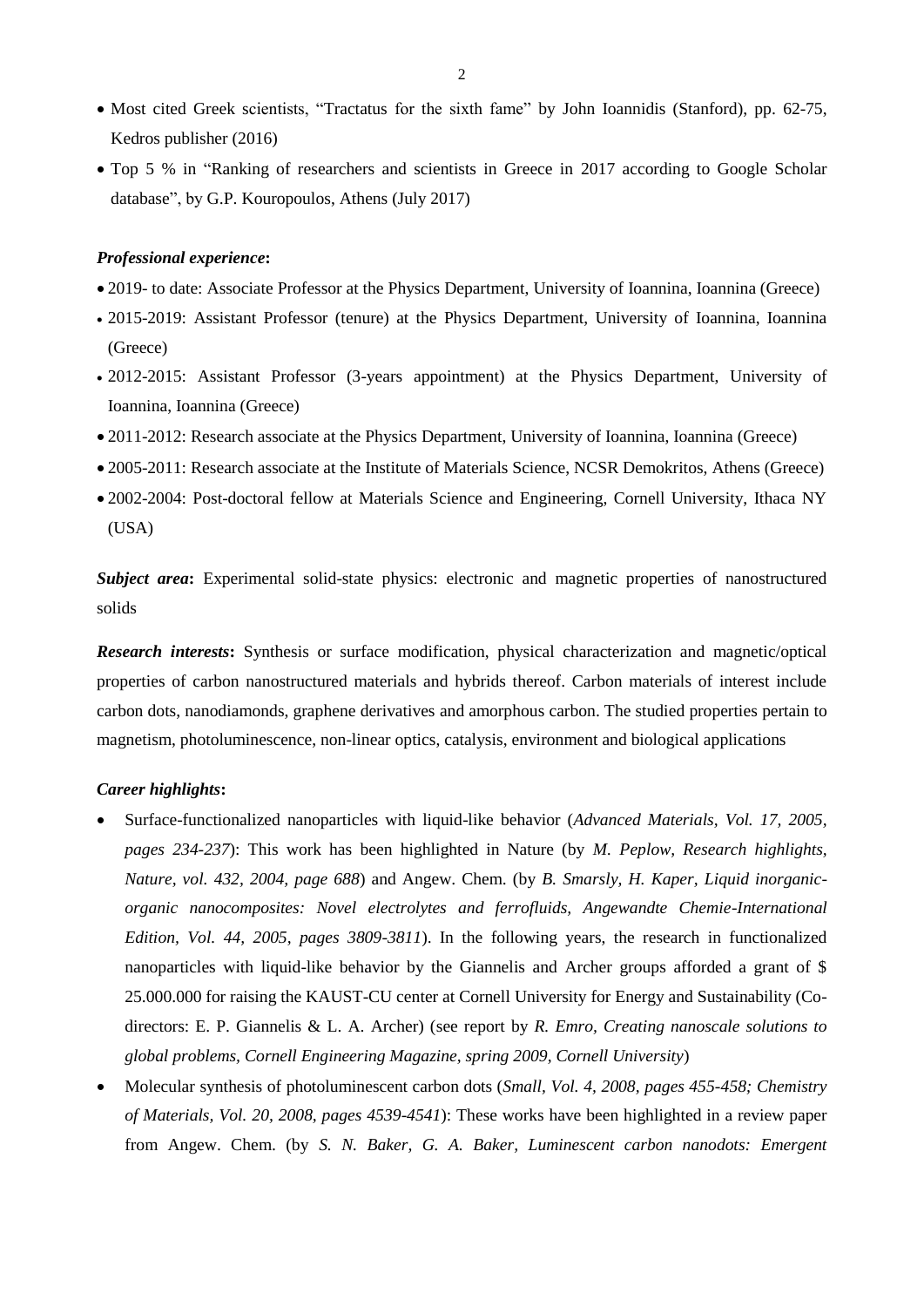*nanolights, Angewandte Chemie-International Edition, Vol. 49, 2010, pages 6726-6744*), placing our works amongst the most important contributions in the C-dots timeline

 Production and functionalization of graphene derivatives (*Langmuir, Vol. 19, 2003, pages 6050-6055; Small, Vol. 5, 2009, pages 1841-1845; Solid State Communications, Vol. 149, 2009, pages 2172-2176; Small, 2010, vol. 6, pages 2885-2891; Chemical Reviews, Vol. 112, 2012, pages 6156-6214; Chemical Reviews, Vol. 116, 2016, pages 5464-5519*). Our article in *Solid State Communications* has been included in the virtual special issue 2018 *"10 Years of Graphene Research in Solid State Communications"*. Particular emphasis is also given on the chemistry and properties of fluorographene

*Teaching experience***:** General Chemistry (4 hours/week, fall semester), Physical Chemistry I (4 hours/week, fall semester), Physical Chemistry II (4 hours/week, spring semester), Physics Mechanics Lab (4 hours/week, spring semester). Seminar courses (topics in nanoparticles and carbon materials) in the post-graduate study program of Materials Science and Engineering Department, University of Ioannina

# *Scientific texts***:**

- A. B. Bourlinos, "Materials synthesis: a practical guide for physicists", Ioannina 2015 (*<http://phys-exp.physics.uoi.gr/wp-content/uploads/2015/09/MatLab.pdf>*)
- V. Mouselimis, A. B. Bourlinos, "Physical chemistry of carbon", Ioannina 2018 (*[http://phys-exp.physics.uoi.gr/wp-content/uploads/2018/06/ΦΥΣΙΚΟΦΗΜΕΙΑ-ΤΟΥ-ΑΝΘΡΑΚΑ.pdf](http://phys-exp.physics.uoi.gr/wp-content/uploads/2018/06/������������-���-�������.pdf)*)

*Recommendation Letters***:** Several recommendation letters for post-graduate studies, post-doc positions and scholarships (University of Ioannina, Aristotle University of Thessaloniki, Cornell, Columbia, University of Houston, Oxford, Imperial College, Manchester University, Helmholtz Zentrum München, RCPTM-Palacky University, Onasis Foundation, Max Planck Institute, McMaster University, TEI Kavalas, Hofstra University), as well as, faculty position in USA

#### *Supervisor of undergraduate theses***:**

- G. Trivizas, Preparation of functional carbon materials using microwave chemistry, Ioannina 2013
- A. Voulgarides, Preparation and study of hybrid materials of graphene and nanodiamonds with elemental nanoparticles, Ioannina 2014
- A. Gosiou, Materials synthesis: a practical guide for physicists, Ioannina 2015 (the thesis aims to introduce chemistry lab courses for physicists in our department)
- K. Ferendinou & N. Damianides, Materials synthesis I & II, Ioannina 2016

#### *Supervisor of Master's thesis***:**

- G. Trivizas, Nonlinear optical properties of carbon nanoparticles, Ioannina 2015
- V. Mouselimis, Synthesis, characterization and electrical properties of fullerol-graphene derivatives, Ioannina 2018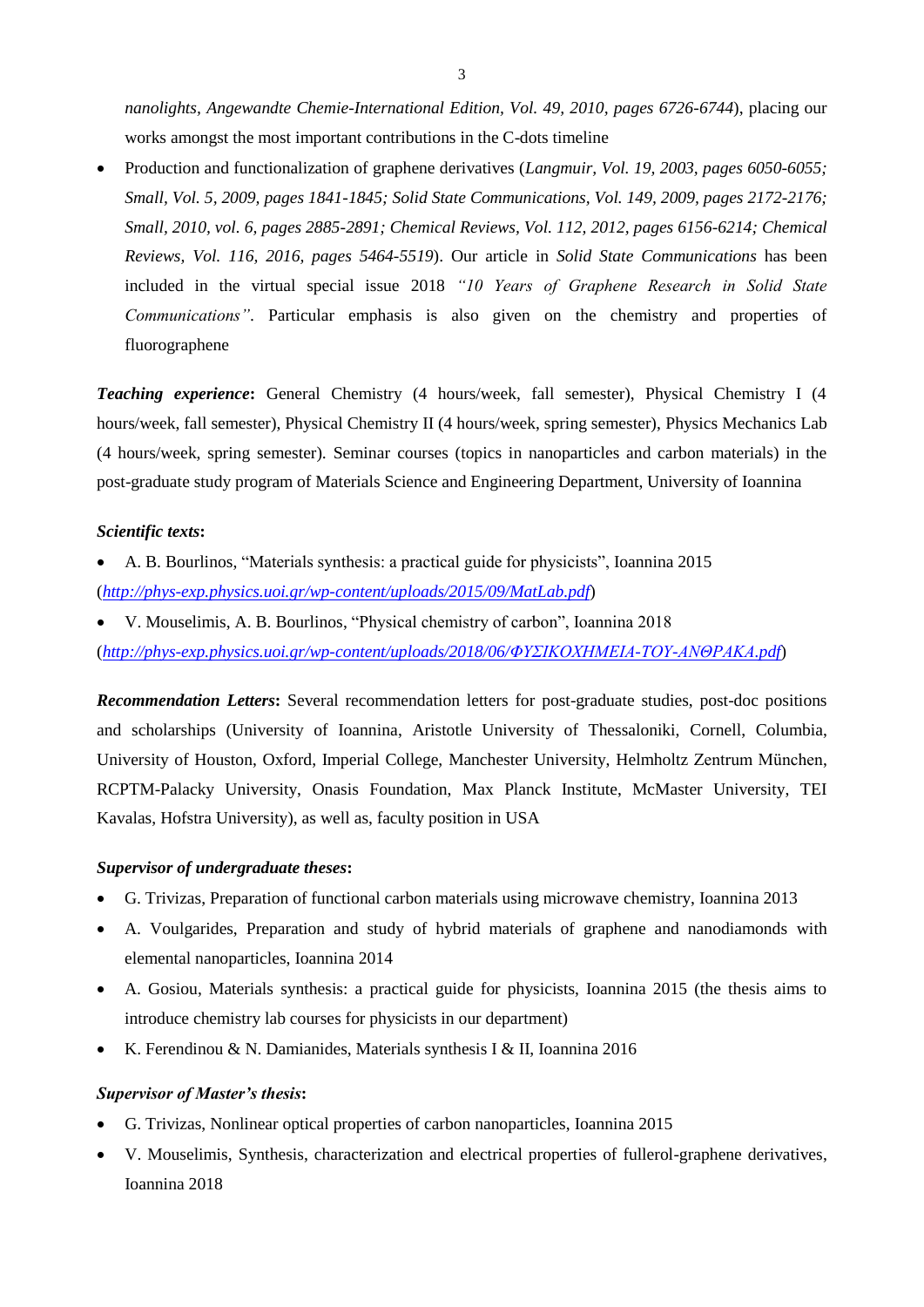I. Bestas, Energy conversion experiments in secondary education, Ioannina due to 2019

# *Supervisor of PhD thesis***:**

V. Mouselimis, Fluorographene derivatives and study of their optical properties, Ioannina due to 2020

#### *Supervisor of post-doc***:**

 Dr. G. Potsi, Derivatives of fluorographene and properties, RCPTM Olomouc, Czech Republic, 2017- 2019

*Dissertation committees***:** 20 Masters and 15 PhDs

#### *Partner in funded research projects***:**

- Self-assembled nanoparticles and nanopatterned arrays for high density magnetorecording (HIDEMAR), Synthesis and magnetic properties of CoPt nanoparticles (2002, Greece)
- Roam & Haas (intercalated clay polymer composites as novel paint additives) and Eastman Kodak (laser annealing of ITO nanofilms and their electronic properties) (2002-2004, Cornell USA)
- Proton conductivity of clay-Nafion composite membranes for fuel cells (2002-2004, Cornell USA)
- NESSHY (E-1268), STORHY (E-1142) & NanoHy (E-1484), Hybrid carbon materials for hydrogen storage (2005-2011, Greece)
- HYCONES (STRP 032970), Separation and surface modification of carbon nanocones (2005-2011, Greece)
- THALES research grant # 377278 (600.000 Euro from the Greek Ministry of Education), Aristotle University of Thessaloniki, Chemistry Department: Advanced nanocomposite materials-polymer reinforcement by silica and carbon nanostructures. Principal investigator: Prof. K. Triantafyllides
- THALES research grant # 80790 (600.000 Euro from the Greek Ministry of Education), University of Ioannina, Physics Department: Hybrid micro- and mesoporous materials for environmental applications. Principal investigator: Prof. Y. Deligiannakis
- Research associate in Regional Centre of Advanced Technologies and Materials (RCPTM), Department of Physical Chemistry, Palacky University, Olomouc (Czech Republic) (*<http://www.rcptm.com/research-divisions/carbon-nanostructures-and-biomacromolecules/>*)

#### *Scientific Collaborations***:**

- Prof. R. Zboril, Regional Centre of Advanced Technologies and Materials (RCPTM), Department of Physical Chemistry, Palacky University, Olomouc (Czech Republic)
- Prof. M. Otyepka, Regional Centre of Advanced Technologies and Materials (RCPTM), Department of Physical Chemistry, Palacky University, Olomouc (Czech Republic)
- Prof. E. P. Giannelis, Materials Science and Engineering, Cornell University, Ithaca NY (USA)
- Prof. S. Couris, Department of Physics, University of Patras, Rio-Patra (Greece)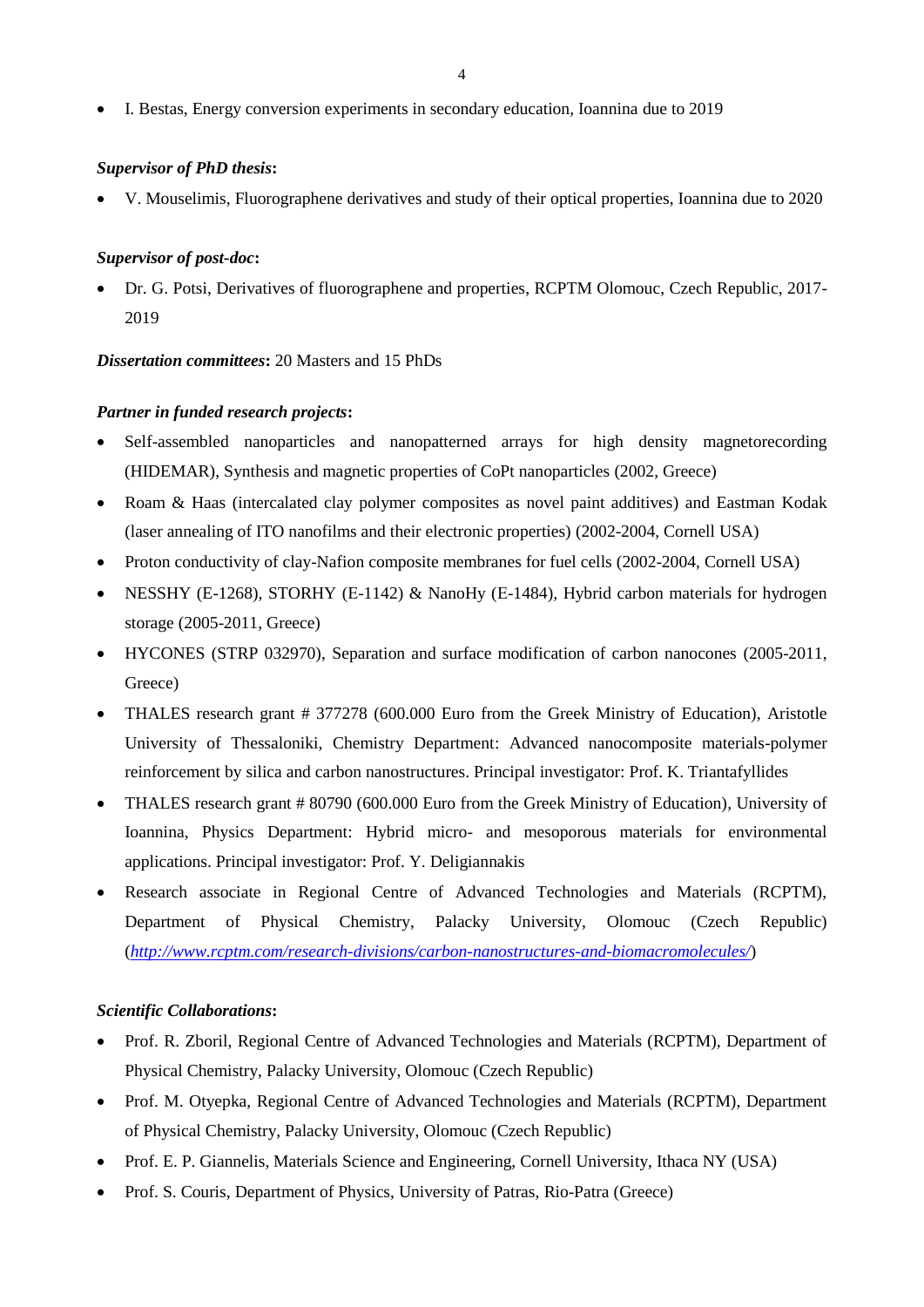- Prof. A. Bakandritsos, Materials Science and Engineering, University of Patras, Rio-Patra (Greece)
- Prof. V. Georgakilas, Materials Science and Engineering, University of Patras, Rio-Patra (Greece)
- Prof. M. A. Karakassides, Materials Science and Engineering, University of Ioannina, Ioannina (Greece)
- Prof. D. Gournis, Materials Science and Engineering, University of Ioannina, Ioannina (Greece)
- Prof. Y. Deligiannakis, Physics Department, University of Ioannina, Ioannina (Greece)
- Prof. T. Bakas, Physics Department, University of Ioannina, Ioannina (Greece)
- Prof. A. Douvalis, Physics Department, University of Ioannina, Ioannina (Greece)
- Dr. T. Steriotis, Institute of Physical Chemistry, NCSR Demokritos, Athens (Greece)

#### *Visiting scientists***:**

- Mrs. K. Hola (15/10/2012-16/11/2012, 1 month) from RCPTM, Olomouc (Czech Republic)
- Dr. J. Perman (15/9/2014-15/11/2014, 2 months) from RCPTM, Olomouc (Czech Republic)
- Dr. M. Gawande (25/5/2015-21/6/2015, 1 month) from RCPTM, Olomouc (Czech Republic)
- Dr. P. Dallas (9/7/2016-12/7/2016, 4 days) from Department of Materials, Oxford University (UK)

# *Oral presentations***:**

- "Carbon materials", *invited seminar lecture* for Materials Science & Engineering, University of Ioannina (2009)
- "Functional carbonaceous materials: synthesis, characterization and properties", Panhellenic conference on solid-state physics and materials science, Ioannina 26/9-29/9 (2010) Greece
- "Functional carbonaceous materials: synthesis, characterization and properties", NANOCON 2010, Olomouc 12/10-14/10 (2010) Czech Republic *(Invited speaker)*
- "Carbon allotropes", NANOCON 2011, Brno 21/9-23/9 (2011) Czech Republic
- "Photoluminescent carbon dots", NANOCON 2013, Brno 16/10-18/10 (2013) Czech Republic
- "Carbon materials for environmental applications", NANOCON 2014, Brno 5/11-7/11 (2014) Czech Republic
- "Carbon allotropes", Seminar courses-Section IV, Physics Department, University of Ioannina, Ioannina 4/3 (2016) Greece
- "Carbon sorbents", 7<sup>th</sup> Panhellenic Symposium on Porous Materials, University of Ioannina, Ioannina 2/6-4/6 (2016) Greece *(Invited speaker & Chairs)*
- $\bullet$  "Physics in Chemistry", Department lecture on welcome reception of  $1<sup>st</sup>$  year undergraduates, Physics Department, University of Ioannina, Ioannina 1/10 (2018) Greece
- "Carbon applications". Seminar courses of the Physics Department, University of Ioannina, Ioannina 15/3 (2019) Greece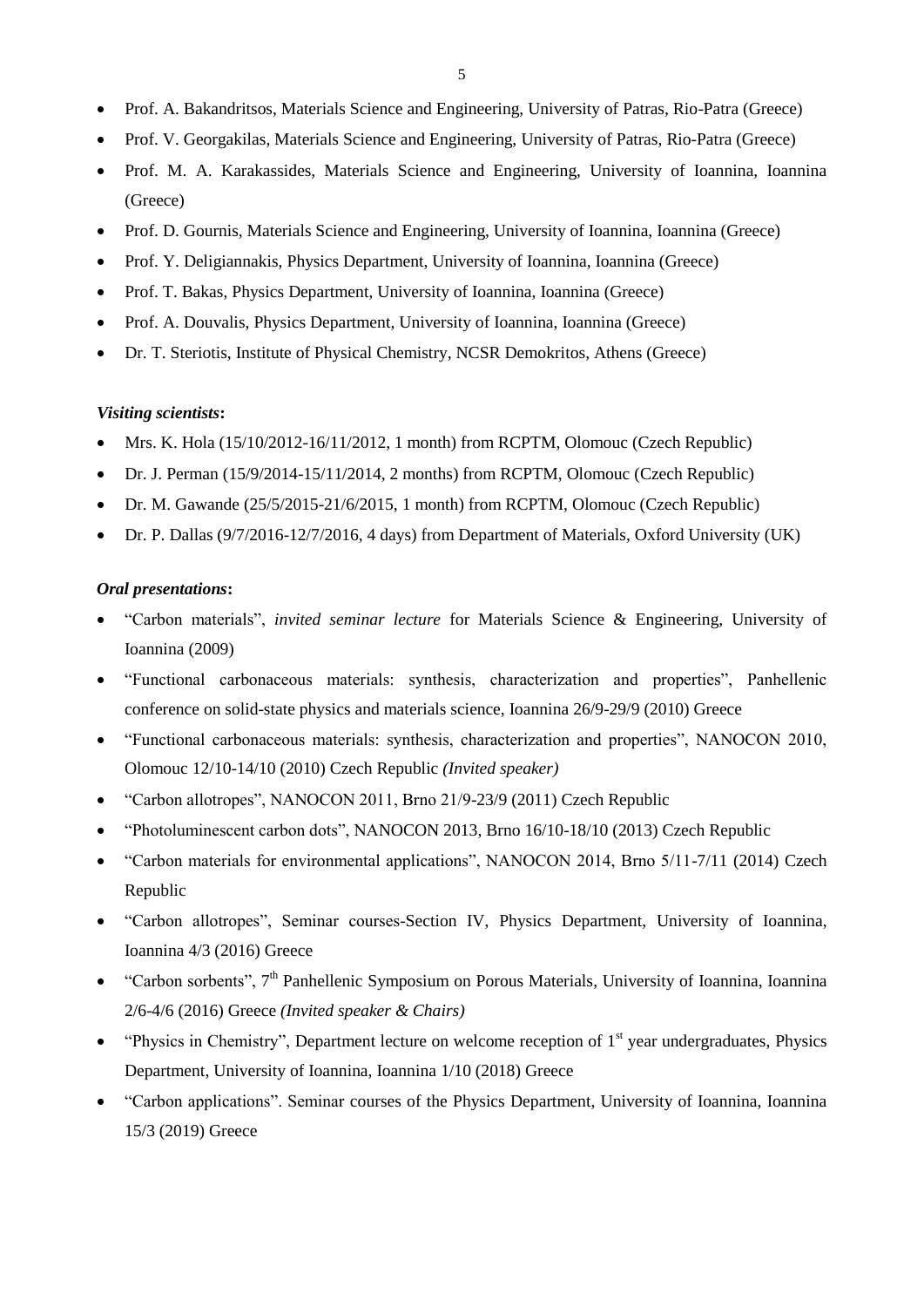# *Posters***:**

- "Synthesis and characterization of copper-containing ΜCM-41 porous silica", ESF conference: Reactivity in Οrganized Μicrostructures, Wiesbaden-Naurod, Germany, July 18-23 (1998)
- "Synthesis and characterization of iron-containing MCM-41 porous silica", Summer School on Αdvanced Materials for Industrial Applications, Kavala, Greece, June 20-27 (1999)
- "Synthesis, surface modification and magnetic properties of maghemite nanoparticles", A TMR Euroconference-School, From Nanoscopic to Mesoscopic Magnetic Systems-I, Spetses, Greece, September 27-October 1 (2000)
- Investigating the Properties and Bonding of Magnetic Nanoparticles in Carbon-Based Hybrid Nanostructures with Nuclear Resonant Scattering Experiments, A.P. Douvalis, D. Gournis, A.B. Bourlinos, M. Karakassides, T. Bakas, 498th Wilhelm and Else Heraeus Seminar on Progress in Nuclear Resonance Scattering: from Methods to Materials, Bad-honnef, Germany, February (2012)
- Cytotoxicity evaluation of carbon dots with different surface charge, Havrdova M., Hola K., Skopalik J., Tomankova K., Petr M., Polakova K., Kozak O., Cepe K., Bourlinos A.B., Tucek J., Zboril R., NANOCON 2014, Brno 5/11-7/11 (2014) Czech Republic
- Fluidized carbon nanotubes through novel modification pathways, A. B. Bourlinos, V. Georgakilas, A. Bakandritsos, M. A. Karakassides, D. Gournis, A. Kouloumpis, R. Zboril and E. P. Giannelis, XXXII Panhellenic Conference on Solid State Physics & Materials Science, 18 to 21 of September 2016, Ioannina (Greece)

#### *Reviewer in international journals***:**

- Advanced Functional Materials, Advanced Materials, Small (Wiley)
- Journal of Solid State Chemistry, Carbon, Chemical Physics Letters, Materials Chemistry and Physics, Journal of Alloys and Compounds, Desalination, Spectrochimica Acta A, Analytica Chimica Acta, Journal of Colloid and Interface Science, Applied Surface Science, Materials Letters, Materials Science and Engineering B, Applied Materials Today (Elsevier)
- Langmuir, Chemistry of Materials, Journal of the American Chemical Society, ACS Nano, The Journal of Physical Chemistry, Industrial & Engineering Chemistry Research, Accounts of Chemical Research, Macromolecules (ACS)
- Nanotechnology (IOP)
- Journal of Materials Science, Central European Journal of Chemistry, Materials Research Innovations (Springer)
- Nanoscale, Chemical Communications, Journal of Materials Chemistry, Journal of Materials Chemistry A (RSC)
- IEEE Transactions on Electronics Packaging Manufacturing (IEEE)
- Journal of Drug Delivery (Hindawi Publishing Corporation)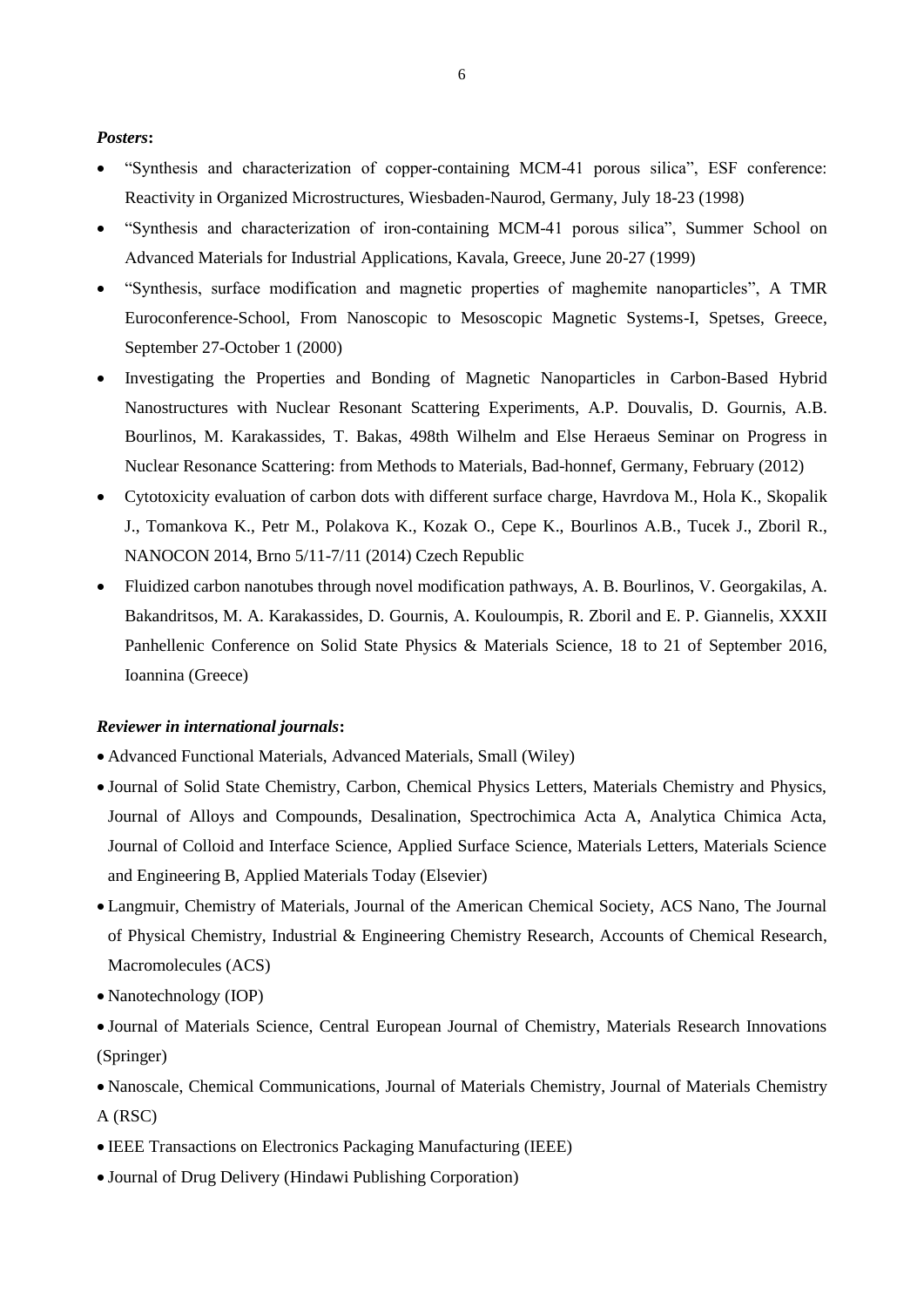- Australian Journal of Chemistry (CSIRO Publishing)
- Scientific Reports, Nature Communications (Nature Publishing Groups)

# *Administrative tasks (Physics Department)***:**

- Experiments demonstration room: demonstration of science experiments to school visitors (exothermic reactions, microwaves, polymers, advanced materials)
- Committee of Buildings and Safety (Chairman)
- Committee of building's hygiene (Chairman) (3 years)
- Committee on receipt and best value tendering of the Research Committee, University of Ioannina
- Regular member of Department & Section staff meetings
- Evaluation Committee of lab network facilities 2010-2017, University of Ioannina 2017
- Advisor of students' spring/summer practicum (3)
- Electoral body for faculty academic positions (3)
- Steering committee of postgraduate studies in new technologies and the research in physics education (2017-2019)

*Memberships***:** Association of Greek Chemists (EEX), American Chemical Society (ACS)

## *Patents (3)*

- 1. "Functionalized nanostructures with liquid-like behavior", Giannelis, E. P.; **Bourlinos, A. B.**, *US Patent Office 20070254994* (2007).
- 2. "Group III nitride coatings and methods", Wu, H.; Spencer, M. G.; Giannelis, E. P.; **Bourlinos, A. B.**, *US Patent Office 20080050857* (2010).
- 3. "Carbon materials for hydrogen storage", **Bourlinos, A. B.**; Steriotis, T. A.; Stubos, A.; Miller, M. A., *US Patent Application US20100125038A1* (2010).

# *Publications (Peer-Reviewed Journals) (121)*

- 1. "Large enhancement of the nonlinear optical response of fluorographene by chemical functionalization: the case of diethylamino-fluorographene", Papadakis, I.; Kyrginas, D.; Stathis, A.; Couris, S.; Potsi, G.; **Bourlinos, A. B.**; Tomanec, O.; Otyepka, M.; Zboril, R., *The Journal of Physical Chemistry C*, 2019, vol. , pp. - (*accepted*).
- 2. "Intrinsic photoluminescence of amine-functionalized graphene derivatives for bioimaging applications", Potsi, G.; **Bourlinos, A. B.**; Mouselimis, V.; Polakova, K.; Chalmpes, N.; Gournis, D.; Kalytchuk, S.; Tomanec, O.; Blonski, P.; Medve, M.; Lazar, P.; Otyepka, M.; Zboril, R., *Applied Materials Today*, 2019, vol. 17, pp. 112-122.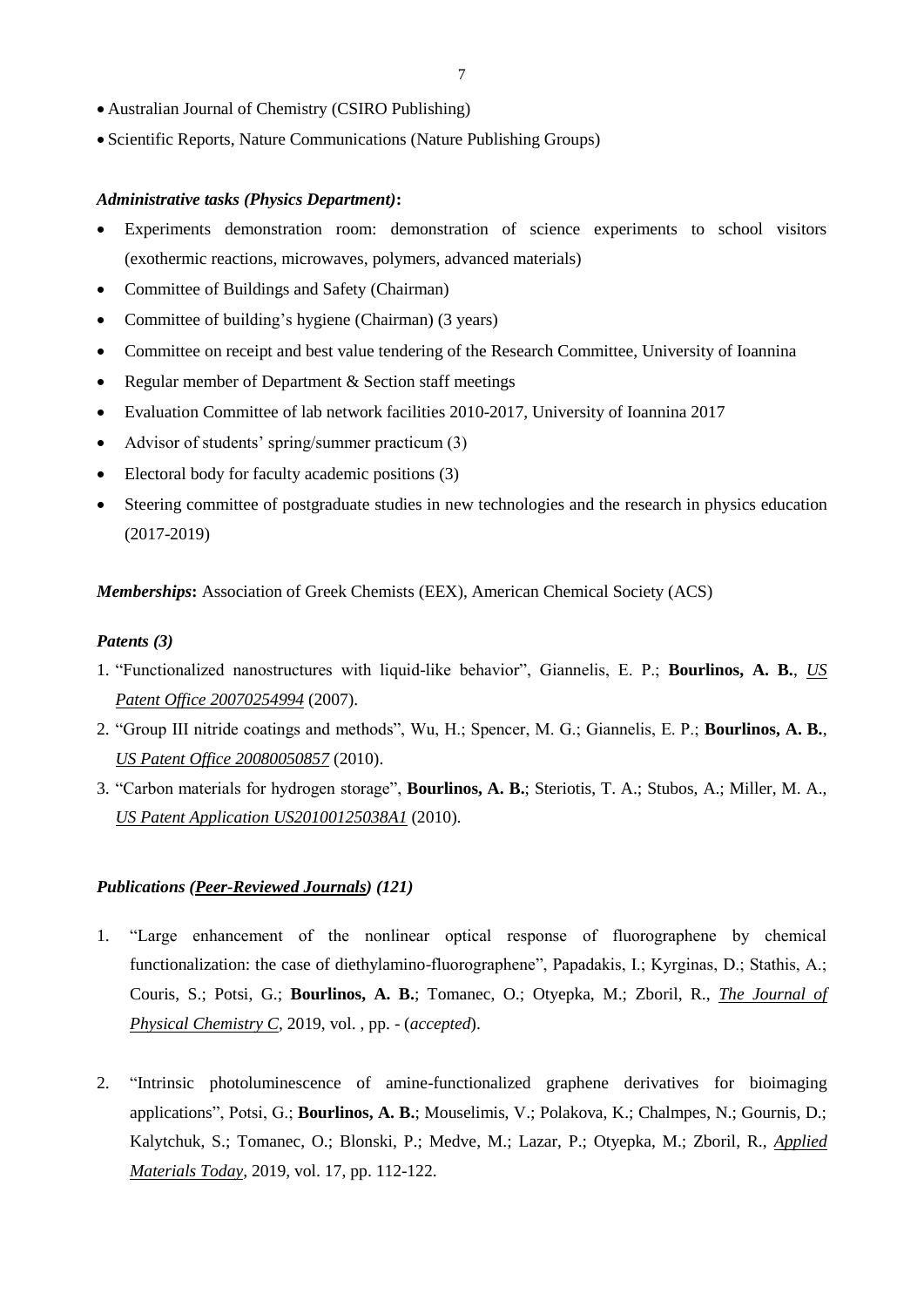- 3. "Direct production of carbon nanosheets by self-ignition of pyrophoric lithium dialkylamides in air", Baikousi, M.; Chalmpes, N.; Spyrou, K.; **Bourlinos, A. B.**; Avgeropoulos, A.; Gournis, D.; Karakassides, M. A., *Materials Letters*, 2019, vol. 254, pp. 58-61.
- 4. "Thiophenol-modified fluorographene derivatives for nonlinear optical applications", Stathis, A.; Papadakis, I.; Karampitsos, N.; Couris, S.; Potsi, G.; **Bourlinos, A. B.**; Otyepka, M.; Zboril, R., *ChemPlusChem*, 2019, vol. 84, pp. 1288-1298.
- 5. "Dramatic enhancement of the nonlinear optical response of hydrogenated fluorographene: the effect of midgap states", Papadakis, I.; Bouza, Z.; Couris, S.; Mouselimis, V.; **Bourlinos, A. B.**, *Journal of Physical Chemistry C*, 2018, vol. 122, pp. 25573-25579.
- 6. "Molecular Mn-catalysts grafted on graphitic carbon nitride (gCN): the behavior of gCN as support matrix in oxidation reactions", Simaioforidou, A.; Georgiou, Y.; **Bourlinos, A. B.**; Louloudi, M., *Polyhedron*, 2018, vol. 153, pp. 41-50.
- 7. "Highly efficient arsenite As(III) adsorption by a MIL-100(Fe) metal-organic framework: structural and mechanistic insights", Georgiou, Y.; Perman, J.; **Bourlinos, A. B.**; Deligiannakis; Y., *Journal of Physical Chemistry C*, 2018, vol. 122, pp. 4859-4869.
- 8. "Hydrogenated fluorographene: a 2D counterpart of graphane with enhanced nonlinear optical properties", Papadakis, I.; Bouza, Z.; Couris, S.; **Bourlinos, A. B.**; Mouselimis, V.; Kouloumpis, A.; Gournis, D.; Bakandritsos, A.; Ugolotti, J.; Zboril, R., *Journal of Physical Chemistry C*, 2017, vol. 121, pp. 22567-22575.
- 9. "Graphene/carbon-dot hybrid thin films prepared by a modified Langmuir-Schaefer method", Kouloumpis, A.; Thomou, E.; Chalmpes, N.; Dimos, K.; Spyrou, K.; **Bourlinos, A. B.**; Koutselas, I.; Gournis, D.; Rudolf, P., *ACS Omega*, 2017, vol. 2, pp. 2090-2099.
- 10. "Fullerol-graphene nanobuds: novel water dispersible and highly conductive nanocarbon for electrochemical sensing", **Bourlinos, A. B.**; Georgakilas, V.; Mouselimis, V.; Kouloumpis, A.; Mouzourakis, E.; Koutsioukis, A.; Antoniou, M-K.; Gournis, D.; Karakassides, M. A.; Deligiannakis, Y.; Urbanova, V.; Cepe, K.; Bakandritsos, A.; Zboril, R., *Applied Materials Today*, 2017, vol. 9, pp. 71-76.
- 11. "Fe(III)-functionalized carbon dots-Highly efficient photoluminescence redox catalyst for hydrogenations of olefins and decomposition of hydrogen peroxide", **Bourlinos, A. B.**; Rathi, A. K.;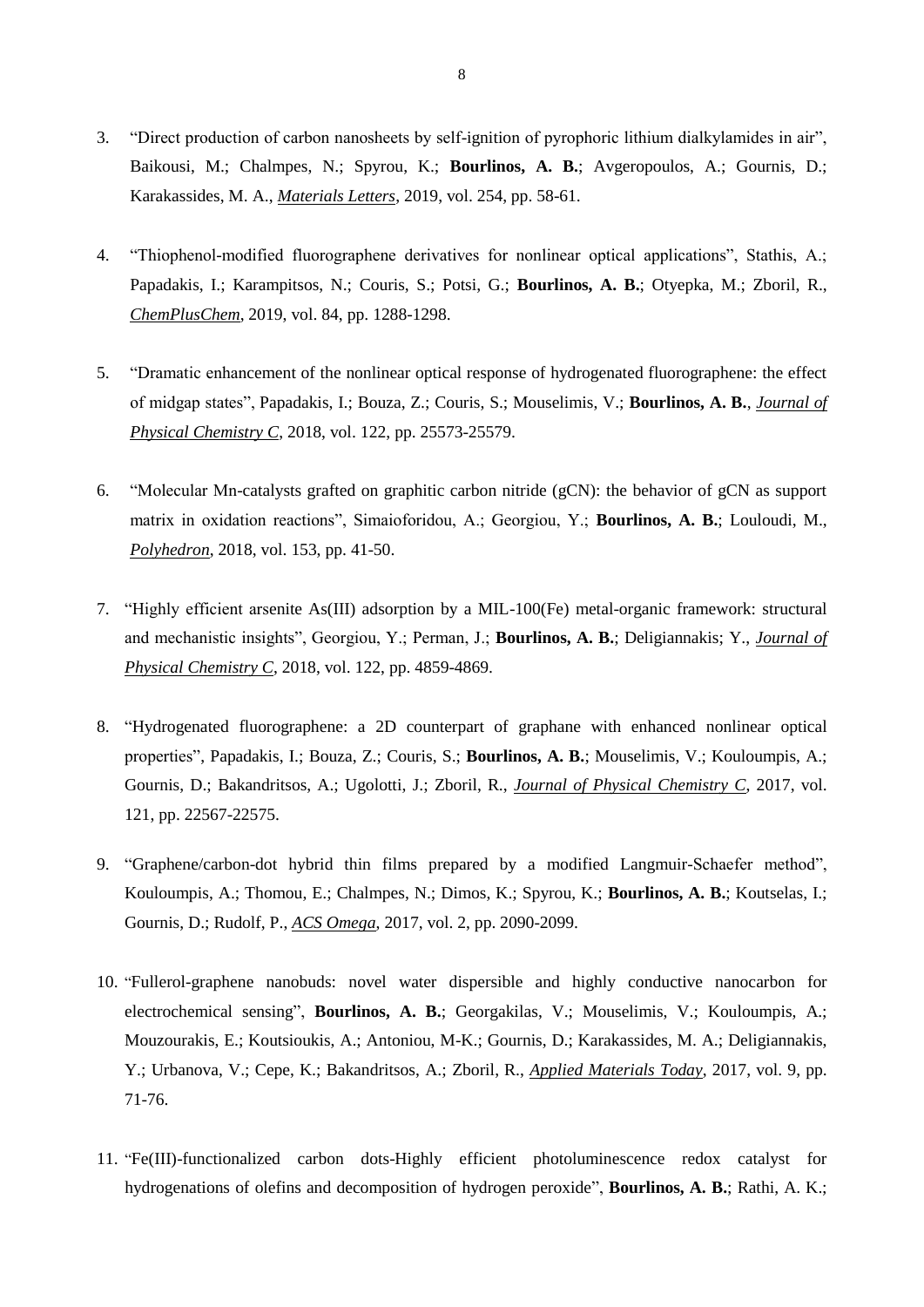Gawande, M. B.; Hola, K.; Goswami, A.; Kalytchuk, S.; Karakassides, M. A.; Kouloumpis, A.; Gournis, D.; Deligiannakis, Y.; Giannelis, E. P.; Zboril, R., *Applied Materials Today*, 2017, vol. 7, pp. 179-184.

- 12. "Cyanographene and graphene acid-emerging derivatives enabling high-yield and selective functionalization of graphene", Bakandritsos, A.; Pykal, M.; Blonski, P.; Jakubec, P.; Chronopoulos, D. D.; Poláková, K.; Georgakilas, V.; Čépe, K.; Tomanec, O.; Ranc, V.; **Bourlinos, A. B.**; Zbořil, R.; Otyepka, M., *ACS Nano*, 2017, vol. 11, pp. 2982-2991.
- 13. "Room temperature organic magnets derived from  $sp^3$  functionalized graphene", Tucek,  $\Box$  J.; Hola, K.; **Bourlinos,**  $\Box$  **A. B.**; Blonski,  $\Box$  P.; Bakandritsos,  $\Box$  A.; Ugolotti, J.; Dubecky, M.; Karlicky,  $\Box$  F.; Ranc,  $\Box$  V.; Cepe,  $\Box$  K.; Otyepka, M.; Zboril, R., *Nature Communications*, 2017, vol. 8, 14525 (12 pp).
- 14. "Graphene nanobuds: synthesis and selective organic derivatisation", Georgakilas, V.; **Bourlinos, A. B.**; Ntararas, E.; Imbraliou, A.; Gournis, D.; Dimos, K.; Kouloumpis, A.; Zboril, R., *Carbon*, 2016, vol. 110, pp. 51-55.
- 15. "Development of novel FePt/nanodiamond hybrid nanostructures:  $L1_0$  phase size-growth suppression and magnetic properties", Douvalis, A. P.; **Bourlinos, A. B.**; Tucek, J.; Cepe, K.; Bakas, T.; Zboril, R., *Journal of Nanoparticle Research*, 2016, vol. 18, 115 (19 pp).
- 16."Surface decoration of amine-rich carbon nitride with iron nanoparticles for arsenite (AsIII) uptake: the evolution of the Fe-phases under ambient conditions", Georgiou, Y.; Mouzourakis, E., **Bourlinos, A.B.**; Zboril, R.; Karakassides, M.A.; Douvalis, A.P.; Bakas, Th.; Deligiannakis, Y., *Journal of Hazardous Materials*, 2016, vol. 312, pp. 243-253.
- 17."Toxicity of carbon dots-effect of surface functionalization on the cell viability, reactive oxygen species generation and cell cycle", Havrdova, M.; Hola, K.; Skopalik, J.; Tomankova, K.; Petr, M.; Cepe, K.; Polakova, K.; Tucek, J.; **Bourlinos, A. B.**; Zboril, R., *Carbon*, 2016, vol. 99, 238-248.
- 18."Noncovalent functionalization of graphene and graphene oxide for energy materials, biosensing, catalytic, and biomedical applications", Georgakilas, V.; Tiwari, J. N.; Kemp, K. C.; Perman, J.; **Bourlinos, A. B.**; Kim, K.; Zboril, R., *Chemical Reviews*, 2016, vol. 116, pp. 5464-5519.
- 19."Nonlinear optical response of gold-decorated nanodiamond hybrids", Potamianos, D.; Papadakis, I.; Kakkava, E.; **Bourlinos, A. B.**; Trivizas, G.; Zboril, R.; Couris, S., *Journal of Physical Chemistry C*, 2015, vol. 119, pp. 24614-24620.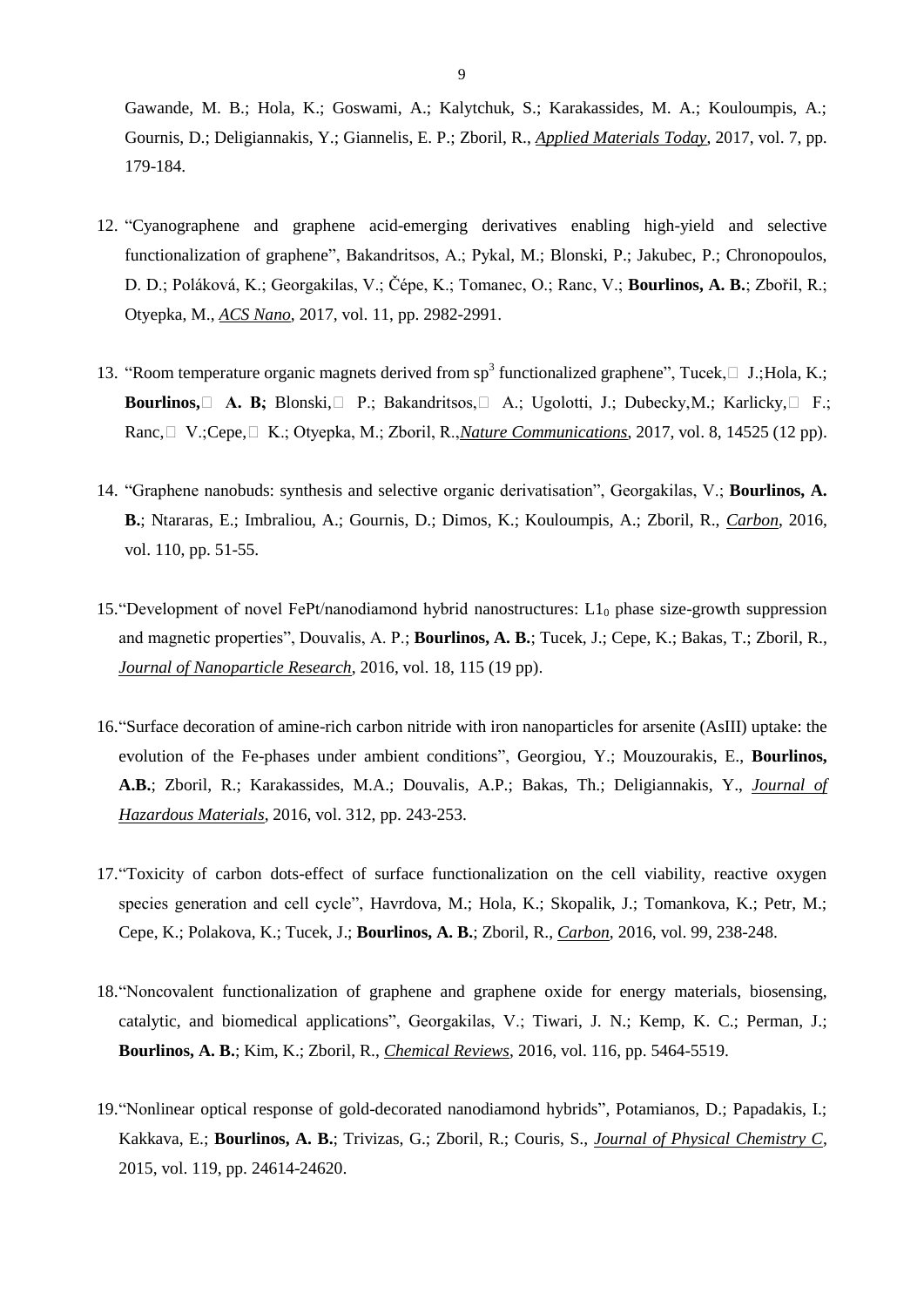- 20."Synthesis and characterization of robust zero valent iron/mesoporous carbon composites and their applications in arsenic removal", Baikousi, M.; Georgiou, Y.; Daikopoulos, C.; **Bourlinos, A. B.**; Filip, J.; Zboril, R.; Deligiannakis, Y.; Karakassides, M. A., *Carbon*, 2015, vol. 93, pp. 636-647.
- 21."Thiofluorographene-hydrophilic graphene derivative with semiconducting and genosensing properties", Urbanova, V.; Holá, K.; **Bourlinos, A. B.**; Čépe, K.; Ambrosi, A.; Loo, A. H.; Pumera, M.; Karlický, F.; Otyepka, M.; Zbořil, R., *Advanced Materials*, 2015, vol. 27, pp. 2305-2310.
- 22."Green and simple route toward boron doped carbon dots with significantly enhanced non-linear optical properties", **Bourlinos, A. B.**; Trivizas, G.; Karakassides, M. A.; Baikousi, M.; Kouloumpis, A.; Gournis, D.; Bakandritsos, A.; Hola, K.; Kozak, O.; Zboril, R.; Papagiannouli, I.; Aloukos, P.; Couris, S., *Carbon*, 2015, vol. 83, pp. 173-179.
- 23."Nonlinear optical properties of colloidal carbon nanoparticles: nanodiamonds and carbon dots", Papagiannouli, I.; **Bourlinos, A. B.**; Bakandritsos, A., Couris, S., *RSC Advances*, 2014, vol. 4, pp. 40152-40160.
- 24."Quaternized carbon dot-modified graphene oxide for selective cell labeling-controlled nucleus and cytoplasm imaging", Datta, K. K. R.; Kozak, O.; Ranc, V.; Havrdova, M.; **Bourlinos, A. B.**; Safarova, K.; Hola, K.; Tomankova, K.; Zoppellaro, G.; Otyepka, M.; Zboril, R., *Chemical Communications*, 2014, vol. 50, pp. 10782-10785.
- 25."Arsenite remediation by an amine-rich graphitic carbon nitride synthesized by a novel lowtemperature method", Daikopoulos, C.; Georgiou, Y.; **Bourlinos, A. B.**; Baikousi, M.; Karakassides, M. A.; Zboril, R.; Steriotis, T. A.; Deligiannakis, Y., *Chemical Engineering Journal*, 2014, vol. 256, pp. 347-355.
- 26."Third-order nonlinear optical response and optical limiting of colloidal carbon dots", Aloukos, P.; Papagiannouli, I.; **Bourlinos, A. B.**; Zboril, R.; Couris, S., *Optics Express*, 2014, vol. 22, pp. 12013- 12027.
- 27."A functionalized phosphonate-rich organosilica layered hybrid material (PSLM) fabricated through a mild process for heavy metal uptake", Daikopoulos, C.; **Bourlinos, A. B.**; Georgiou, Y.; Deligiannakis, Y.; Zboril, R.; Karakassides, M. A., *Journal of Hazardous Materials*, 2014, vol. 270, pp. 118-126.
- 28."Photoluminescence effects of graphitic core size and surface functional groups in carbon dots: COO<sup>−</sup> induced red-shift emission", Hola, K.; **Bourlinos, A. B.**; Kozak, O.; Berka, K.; Siskova, K. M.; Havrdova, M.; Tucek, J.; Safarova, K.; Otyepka, M.; Giannelis, E. P.; Zboril, R., *Carbon*, 2014, vol. 70, pp. 279-286.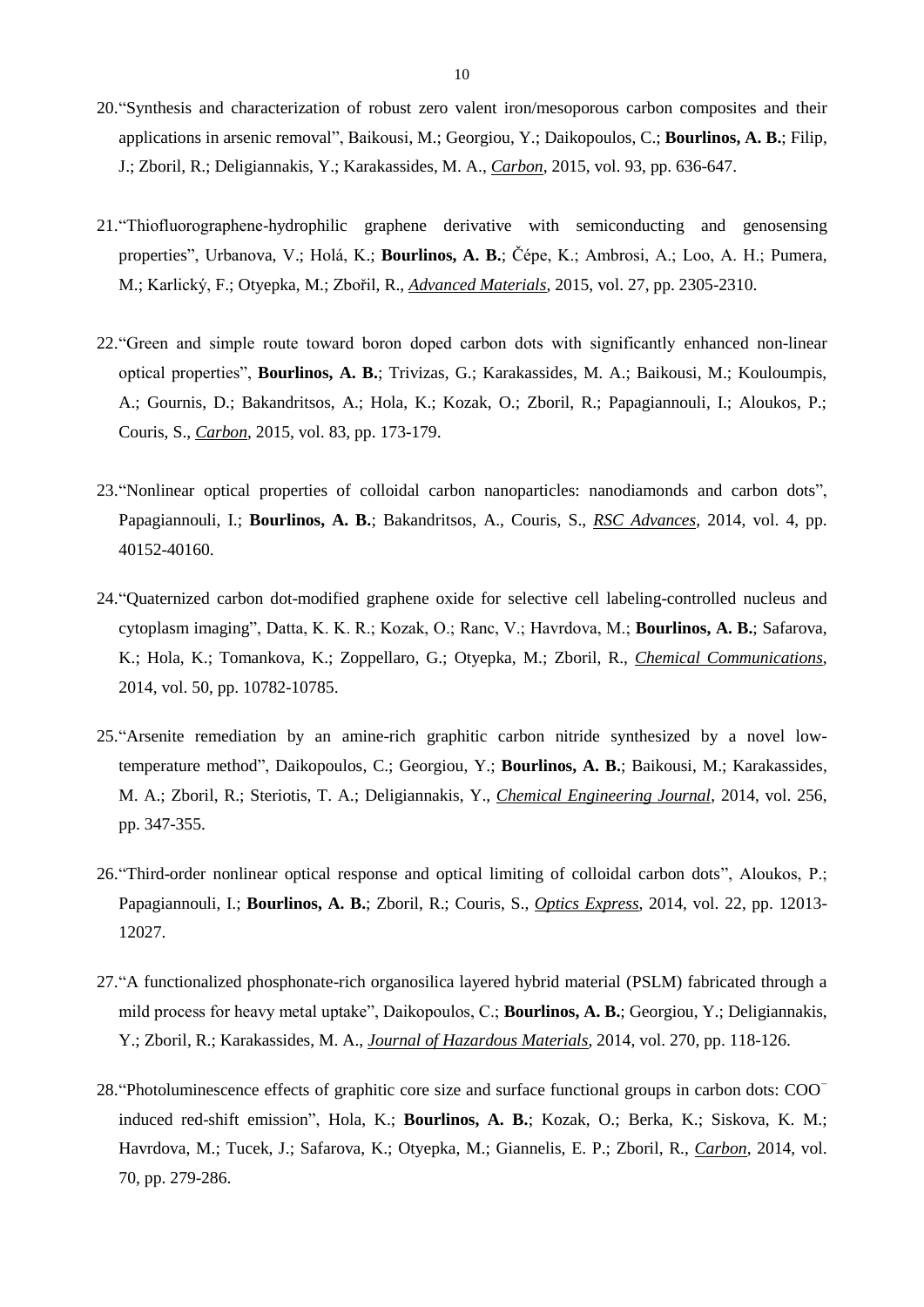- 29."Fluoro-graphene: nonlinear optical properties", Liaros, N.; **Bourlinos, A. B.**; Zboril, R.; Couris, S., *Optics Express*, 2013, vol. 21, pp. 21028-21039.
- 30."Novel ordered mesoporous carbon with innate functionalities and superior heavy metal uptake", Baikousi, M.; Daikopoulos, C.; Georgiou, Y.; **Bourlinos, A. B.**; Zboril, R.; Deligiannakis, Y.; Karakassides, M., *Journal of Physical Chemistry C*, 2013, vol. 117, pp. 16961-16971.
- 31."Carbon-dot organic surface modifier analysis by solution-state NMR spectroscopy", Philippidis, A.; Spyros, A.; Anglos, D.; **Bourlinos, A. B.**; Zboril, R.; Giannelis, E. P., *Journal of Nanoparticle Research*, 2013, vol. 15, 1777 (9 pp).
- 32."Tuning the dispersibility of carbon nanostructures from organophilic to hydrophilic: towards the preparation of new multipurpose carbon-based hybrids", Georgakilas, V.; Kouloumpis, A.; Gournis, D.; **Bourlinos, A. B.**; Trapalis, C.; Zboril, R., *Chemistry-A European Journal*, 2013, vol. 19, pp. 12884-12891.
- 33."Lipid enhanced exfoliation for production of graphene nanosheets", Pykal, M.; Safarova, K.; Machalova-Siskova, K.; Jurecka, P.; **Bourlinos, A. B.**; Zboril, R.; Otyepka, M., *Journal of Physical Chemistry C*, 2013, vol. 117, pp. 11800-11803.
- 34."Synthesis, characterization and non-linear optical response of organophilic carbon dots", **Bourlinos, A. B.**; Karakassides, M. A.; Kouloumpis, A.; Gournis, D.; Bakandritsos, A.; Papagiannouli, I.; Aloukos, P.; Couris, S.; Hola, K.; Zboril, R.; Krysmann, M.; Giannelis, E. P., *Carbon*, 2013, vol. 61, pp. 640-643.
- 35."A hydrogen sorption study on a Pd-doped CMK-3 type ordered mesoporous carbon", Giasafaki, D.; Charalambopoulou, G.; **Bourlinos, A. B.**; Stubos, A.; Gournis, D.; Steriotis, Th., *Adsorption*, 2013, vol. 19, pp. 803-811.
- 36."Gd(III)-doped carbon dots as a dual fluorescent-MRI probe", **Bourlinos, A. B.**; Bakandritsos, A.; Kouloumpis, A.; Gournis, D.; Krysmann, M.; Giannelis, E. P.; Polakova, K.; Safarova, K.; Hola, K.; Zboril, R., *Journal of Materials Chemistry*, 2012, vol. 22, pp. 23327-23330.
- 37."A facile synthetic route toward air-stable magnetic nanoalloys with Fe-Ni/Fe-Co core and iron oxide shell", Douvalis, A.; Zboril, R.; **Bourlinos, A. B.**; Tucek, J.; Spyridi, S.; Bakas, T., *Journal of Nanoparticle Research*, 2012, vol. 14, 1130 (16 pp).
- 38."Synthesis and properties of core-shell fluorescent hybrids with distinct morphologies based on carbon dots", Markova, Z.; **Bourlinos, A. B.**; Safarova, K.; Polakova, K.; Tucek, J.; Medrik, I.; Siskova, K.;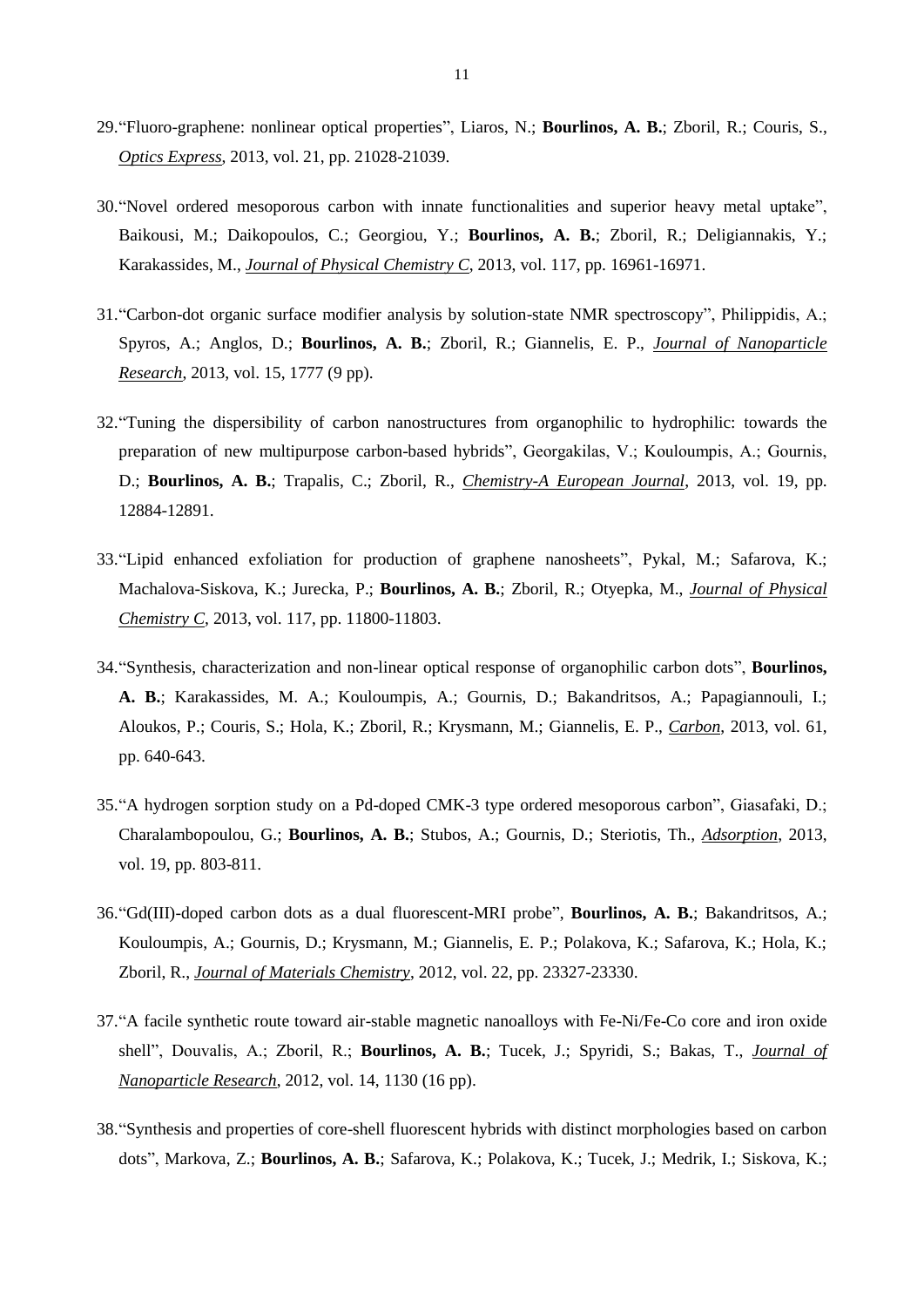Petr, J.; Krysmann, M.; Giannelis, E. P.; Zboril, R., *Journal of Materials Chemistry*, 2012, vol. 22, pp. 16219-16223.

- 39."Water dispersible functionalized graphene fluoride with significant nonlinear optical response", **Bourlinos, A. B.**; Bakandritsos, A.; Liaros, N.; Couris, S.; Safarova, K.; Otyepka, M.; Zboril, R., *Chemical Physics Letters*, 2012, vol. 543, pp. 101-105.
- 40."Functionalization of graphene: covalent and non-covalent approaches, derivatives and applications", Georgakilas, V.; Otyepka, M.; **Bourlinos, A. B.**; Chandra, V.; Kim, N.; Kemp, K. C.; Hobza, P.; Zboril, R.; Kim, K. S., *Chemical Reviews*, 2012, vol. 112, pp. 6156-6214.
- 41."Aqueous-dispersible fullerol-carbon nanotube hybrids", **Bourlinos, A. B.**; Georgakilas, V.; Bakandritsos, A.; Kouloumpis, A.; Gournis, D.; Zboril, R., *Materials Letters*, 2012, vol. 82, pp. 48-50.
- 42. "Synthesis and characterization of γ-Fe<sub>2</sub>O<sub>3</sub>/carbon hybrids and their application in removal of hexavalent chromium ions from aqueous solutions", Baikousi, M.; **Bourlinos, A. B.**; Douvalis, A.; Bakas, T.; Anagnostopoulos, D.; Tucek, J.; Safarova, K.; Zboril, R.; Karakassides, M., *Langmuir*, 2012, vol. 28, pp. 3918-3930.
- 43."Surface decoration of carbon nanosheets with amino-functionalized organosilica nanoparticles", Baikousi, M.; Dimos, K.; **Bourlinos, A. B.**; Zboril, R.; Papadas, I.; Deligiannakis, Y.; Karakassides, M. A., *Applied Surface Science*, 2012, vol. 258, pp. 3703-3709.
- 44."A water-dispersible, carboxylate-rich carbonaceous solid: synthesis, heavy metal-uptake and EPR study", Tselepidou, A.; Drosos, M.; Stathi, P.; **Bourlinos, A. B.**; Zboril, R.; Deligiannakis, Y., *Journal of Materials Science*, 2012, vol. 47, pp. 3140-3149.
- 45."Synthesis and characterisation of nanoporous carbon-metal composites for hydrogen storage", Giasafaki, D.; **Bourlinos, A. B.**; Charalambopoulou, G.; Stubos, A.; Steriotis, Th., *Microporous and Mesoporous Materials*, 2012, vol. 154, pp. 74-81.
- 46."Luminescent surface quaternized carbon dots", **Bourlinos, A. B.**; Zboril, R.; Petr, J.; Bakandritsos, A.; Krysmann, M.; Giannelis, E. P., *Chemistry of Materials*, 2012, vol. 24, pp. 6-8.
- 47."The production of chemically converted graphenes from graphite fluoride", **Bourlinos, A. B.**; Safarova, K.; Siskova, K.; Zboril, R., *Carbon*, 2012, vol. 50, pp. 1422-1444.
- 48."Nanoporous carbon-metal composites for hydrogen storage", Giasafaki, D.; **Bourlinos, A. B.**; Charalambopoulou, G.; Stubos, A.; Steriotis, T., *Central European Journal of Chemistry*, 2011, vol. 9, pp. 948-952.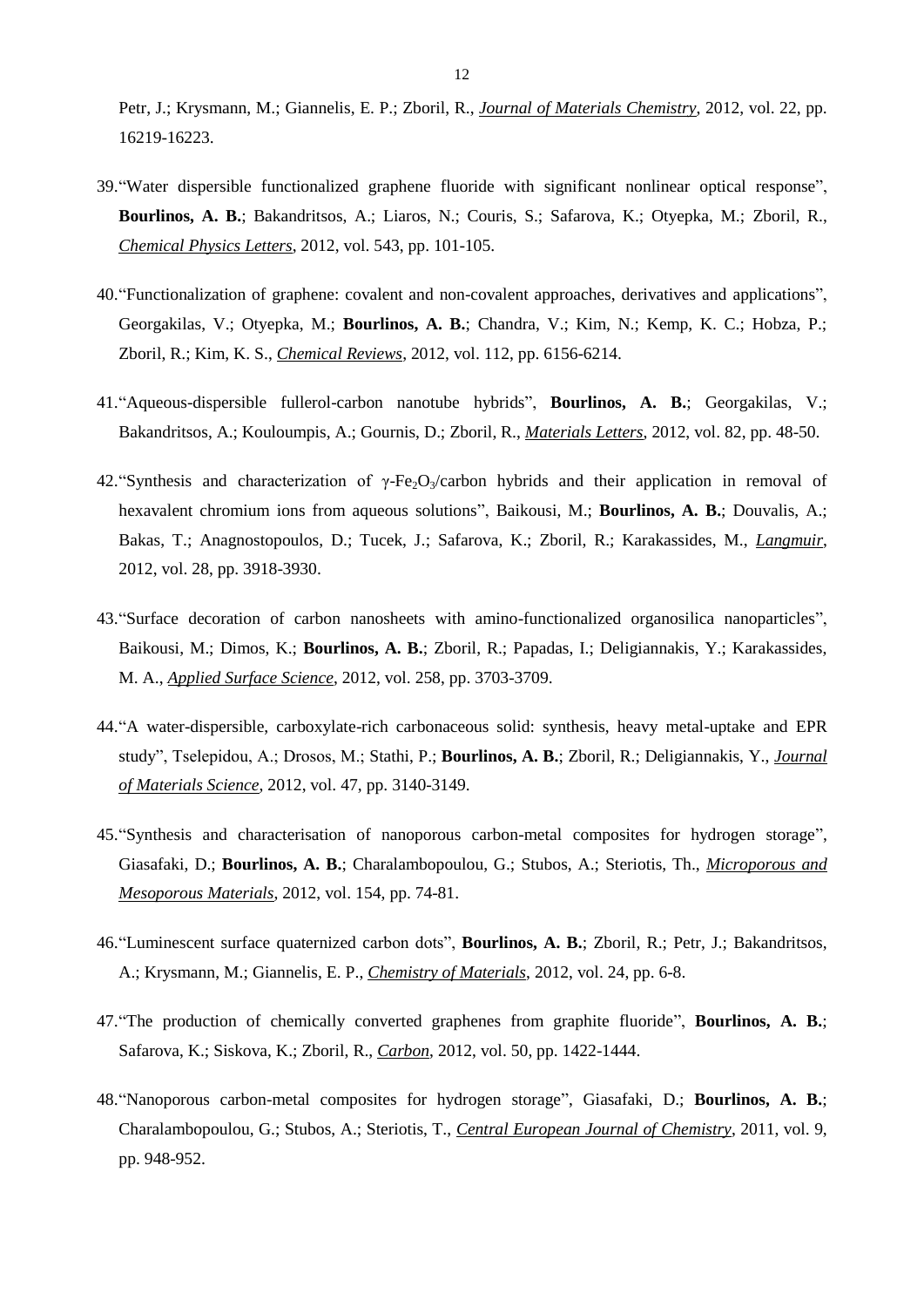- 49."Fabrication of fluorescent nanodiamond@C core-shell hybrids via mild carbonization of sodium cholate-nanodiamond complexes", **Bourlinos, A. B.**; Zboril, R.; Kubala, M.; Stathi, P.; Deligiannakis, Y.; Karakassides, M. A.; Steriotis, T. A.; Stubos, A. K., *Journal of Materials Science*, 2011, vol. 46, pp. 7912-7916.
- 50."Magnetic/SiO<sup>2</sup> nanocomposite thin films prepared by sol-gel dip coating modified method", Baikousi, M.; Kostoula, O.; Panagiotopoulos, I.; Bakas, T.; Douvalis, A. P.; Koutselas, I.; **Bourlinos, A. B.**; Karakassides, M. A., *Thin Solid Films*, 2011, vol. 520, pp. 159-165.
- 51."Enhanced hydrogen storage by spillover on metal-doped carbon foam: an experimental and computational study", Psofogiannakis, G. M.; Steriotis, T. A.; **Bourlinos, A. B.**; Kouvelos, E. P.; Charalambopoulou, G. C.; Stubos, A. K.; Froudakis, G. E., *Nanoscale*, 2011, vol. 3, pp. 933-936.
- 52."Pyrolytic formation of a carbonaceous solid for heavy metal adsorption", **Bourlinos, A. B.**; Karakassides, M. A.; Stathi, P.; Deligiannakis, Y.; Zboril, R.; Dallas, P.; Steriotis, T. A.; Stubos, A. K.; Trapalis, C., *Journal of Materials Science*, 2011, vol. 46, pp. 975-982.
- 53."Graphene fluoride: a stable stoichiometric graphene derivative and its chemical conversion to graphene", Zboril, R.; Karlicky, F.; **Bourlinos, A. B.**; Steriotis, T. A.; Stubos, A. K.; Georgakilas, V.; Safarova, K.; Jancik, D.; Trapalis, C.; Otyepka, M., *Small*, 2010, vol. 6, pp. 2885-2891.
- 54."Fullerol ionic fluids", Fernandes, N.; Dallas, P.; Rodriguez, R.; **Bourlinos, A. B.**; Georgakilas, V.; Giannelis, E. P., *Nanoscale*, 2010, vol. 2, pp. 1653-1656.
- 55."Organic functionalisation of graphenes", Georgakilas, V.; **Bourlinos, A. B.**; Zboril, R.; Steriotis, T. A.; Dallas, P.; Stubos, A. K.; Trapalis, C., *Chemical Communications*, 2010, vol. 46, pp. 1766-1768.
- 56."Cornet-like phosphotriazine/diamine polymers as reductant and matrix for the synthesis of silver nanocomposites with antimicrobial activity", Dallas, P.; Zboril, R.; **Bourlinos, A. B.**; Jancik, D.; Niarchos, D.; Panacek, A.; Petridis, D., *Macromolecular Materials and Engineering*, 2010, vol. 295, pp. 108-114.
- 57."The synthesis and properties of nanoscale ionic materials", Rodriguez, R.; Herrera, R.; **Bourlinos, A. B.**; Li, R.; Amassian, A.; Archer, L. A.; Giannelis, E. P., *Applied Organometallic Chemistry*, 2010, vol. 24, pp. 581-589.
- 58."Silver nanoparticles and graphitic carbon through thermal decomposition of a silver/acetylenedicarboxylic salt", Dallas, P.; **Bourlinos, A. B.**; Komninou, P.; Karakassides, M.; Niarchos, D., *Nanoscale Research Letters*, 2009, vol. 4, pp. 1358-1364.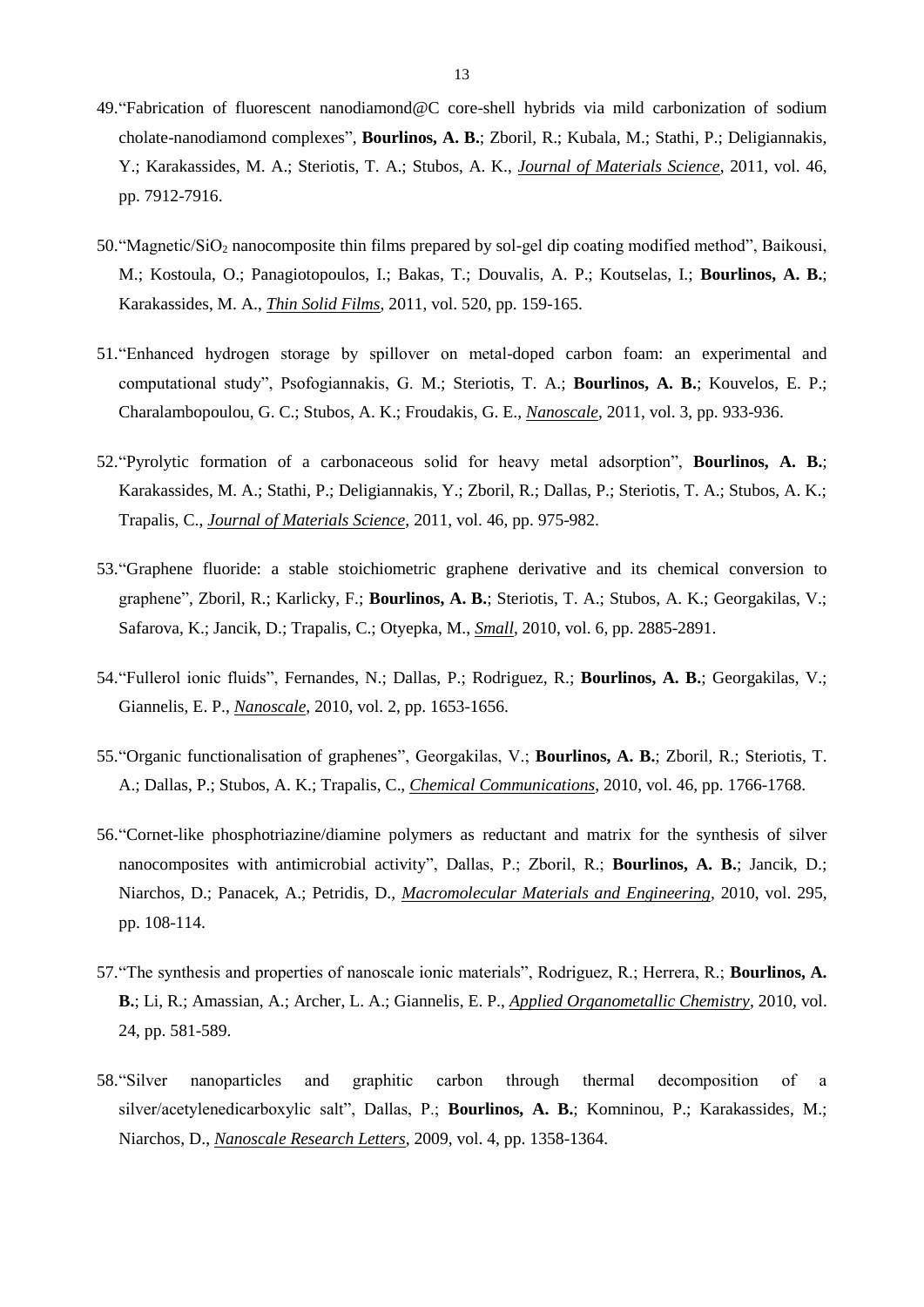- 59."Aqueous-phase exfoliation of graphite in the presence of polyvinylpyrrolidone for the production of water-soluble graphenes", **Bourlinos, A. B.**; Georgakilas, V.; Zboril, R.; Steriotis, T. A.; Stubos, A. K.; Trapalis, C., *Solid State Communications*, 2009, vol. 149, pp. 2172-2176.
- 60."Solvent-mediated pathways to gelation and phase separation in suspensions of grafted nanoparticles", Anyfantakis, M.; **Bourlinos, A. B.**; Vlassopoulos, D.; Fytas, G.; Giannelis, E. P.; Kumar, S. K., *Soft Matter*, 2009, vol. 5, pp. 4256-4265.
- 61."Liquid-phase exfoliation of graphite towards solubilized graphenes", **Bourlinos, A. B.**; Georgakilas, V.; Zboril, R.; Steriotis, T. A.; Stubos, A. K., *Small*, 2009, vol. 5, pp. 1841-1845.
- 62."Direct synthesis of carbon nanosheets by the solid-state pyrolysis of betaine", **Bourlinos, A. B.**; Steriotis, T. A.; Zboril, R.; Georgakilas, V.; Stubos, A., *Journal of Materials Science*, 2009, vol. 44, pp. 1407-1411.
- 63."Pyrolytic formation and photoluminescence properties of a new layered carbonaceous material with graphite oxide-mimicking characteristics", **Bourlinos, A. B.**; Georgakilas, V.; Zboril, R.; Bakandritsos, A.; Stassinopoulos, A.; Anglos, D.; Giannelis, E. P., *Carbon*, 2009, vol. 47, pp. 519-526.
- 64."Easy deposition of amorphous carbon films on glass substrates", **Bourlinos, A. B.**; Georgakilas, V.; Zboril, R., *Carbon*, 2008, vol. 46, pp. 1801-1804.
- 65."Reaction of graphite fluoride with NaOH-KOH eutectic", **Bourlinos, A. B.**; Georgakilas, V.; Zboril, R.; Jancik, D.; Karakassides, M. A.; Stassinopoulos, A.; Anglos, D.; Giannelis, E. P., *Journal of Fluorine Chemistry*, 2008, vol. 129, pp. 720-724.
- 66."Photoluminescent carbogenic dots", **Bourlinos, A. B.**; Stassinopoulos, A.; Anglos, D.; Zboril, R.; Georgakilas, V.; Giannelis, E. P., *Chemistry of Materials*, 2008, vol. 20, pp. 4539-4541.
- 67."Multi-purpose organically modified carbon nanotubes: from functionalization to nanotube composites", Georgakilas, V.; **Bourlinos, A. B.**; Gournis, D.; Tsoufis, T.; Trapalis, C.; Mateo-Alonso, A.; Prato, M., *Journal of the American Chemical Society*, 2008, vol. 130, pp. 8733-8740.
- 68."Synthesis, characterization and aspects of superhydrophobic functionalized carbon nanotubes", Georgakilas, V.; **Bourlinos, A. B.**; Zboril, R.; Trapalis, C., *Chemistry of Materials*, 2008, vol. 20, pp. 2884-2886.
- 69."Surface functionalized carbogenic quantum dots", **Bourlinos, A. B.**; Stassinopoulos, A.; Anglos, D.; Zboril, R.; Karakassides, M.; Giannelis, E. P., *Small*, 2008, vol. 4, pp. 455-458.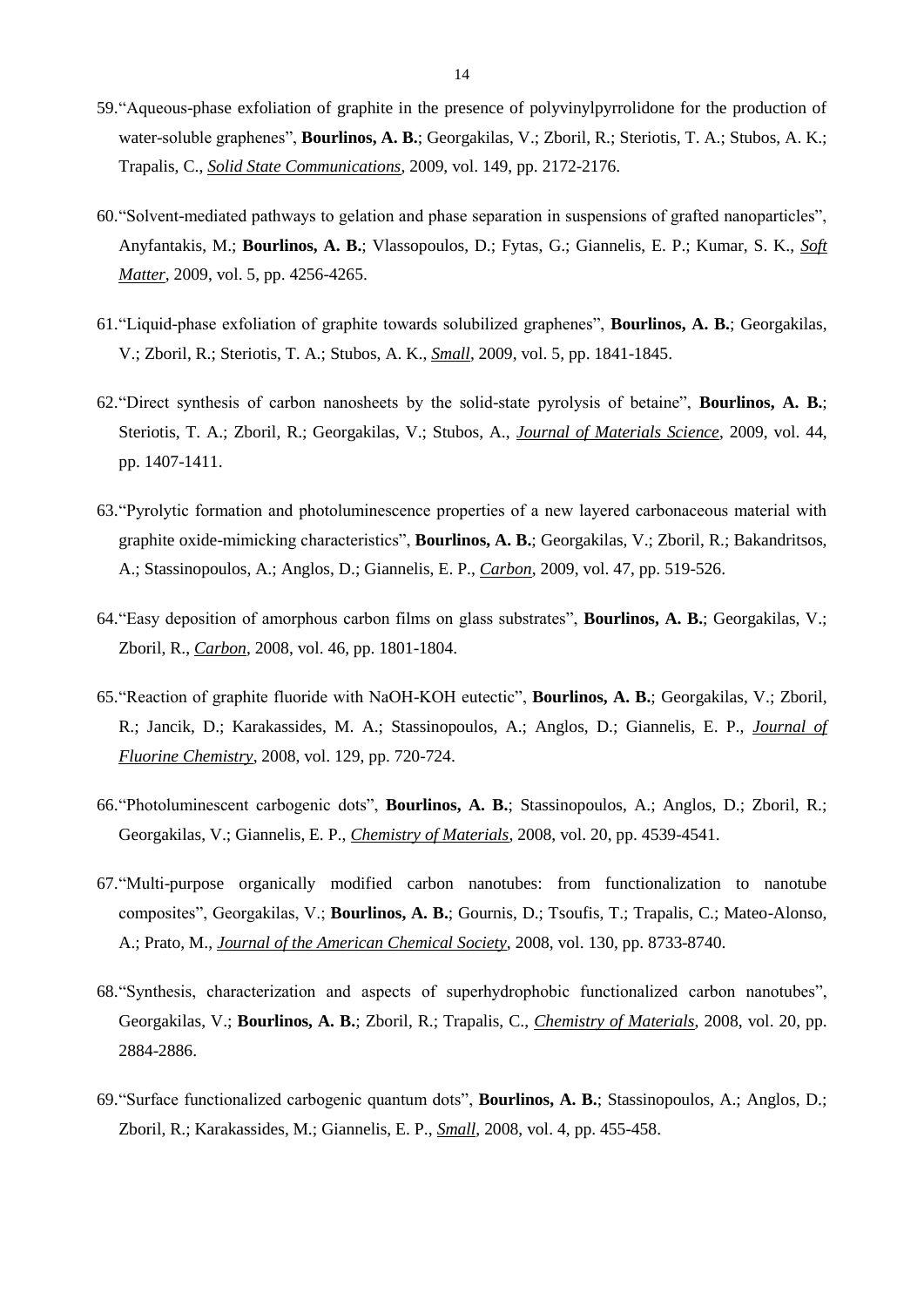- 70."Synthesis and characterization of PbI<sup>2</sup> semiconductor quantum wires within layered solids", Koutselas, I.; Dimos, K.; **Bourlinos, A. B.**; Gournis, D.; Avgeropoulos, A.; Agathopoulos, S.; Karakassides, M. A., *Journal of Optoelectronics and Advanced Materials*, 2008, vol. 10, pp. 58-65.
- 71."Synthesis and characterization of 2-D and 3-D covalent networks derived from triazine central cores and bridging aromatic diamines", Dallas, P.; **Bourlinos, A. B.**; Petridis, D.; Boukos, N.; Papadokostaki, K.; Niarchos, D.; Guskos, N., *Polymer*, 2008, vol. 49, pp. 1137-1144.
- 72. "Observation of multiple quantum transitions in magnetic nanoparticles", Noginova, N.; Weaver, T.; Giannelis, E. P.; **Bourlinos, A. B.**; Atsarkin, V. A.; Demidov, V. V., *Physical Review B*, 2008, vol. 77, 014403 (5 pp).
- 73. "Large-scale synthesis, size control, and anisotropic growth of  $\gamma$ -Fe<sub>2</sub>O<sub>3</sub> nanoparticles: organosols and hydrosols", Tzitzios, V. K.; Bakandritsos, A.; Georgakilas, V.; Basina, G.; Boukos, N.; **Bourlinos, A. B.**; Niarchos, D.; Petridis, D., *Journal of Nanoscience & Nanotechnology*, 2007, vol. 7, pp. 2753-2757.
- 74."Preparation of a water-dispersible carbon nanotube-silica hybrid", **Bourlinos, A. B.**; Georgakilas, V.; Zboril, R.; Dallas, P., *Carbon*, 2007, vol. 45, pp. 2136-2139.
- 75."Magnetic resonance in nanoparticles: between ferro- and paramagnetism", Noginova, N.; Chen, F.; Weaver, T.; Giannelis, E. P.; **Bourlinos, A. B.**; Atsarkin, V. A., *Journal of Physics: Condensed Matter*, 2007, vol. 19, 246208 (15 pp).
- 76."Biopolymer networks for the solid-state production of porous magnetic beads and wires", Bakandritsos, A.; **Bourlinos, A. B.**; Tzitzios, V.; Boukos, N.; Devlin, E.; Steriotis, T.; Kouvelos, V.; Petridis, D., *Advanced Functional Materials*, 2007, vol. 17, pp. 1409-1416.
- 77."Silicone-functionalized carbon nanotubes for the production of new carbon-based fluids", **Bourlinos, A. B.**; Georgakilas, V.; Boukos, N.; Dallas, P.; Trapalis, C.; Giannelis, E. P., *Carbon*, 2007, vol. 45, pp. 1583-1585.
- 78."Preparation of a water-dispersible carbon-silica composite derived from a silylated molecular precursor", **Bourlinos, A. B.**; Bakandritsos, A.; Zboril, R.; Karakassides, M.; Trapalis, C., *Carbon*, 2007, vol. 45, pp. 1108-1111.
- 79."Effect of magnetic nanoparticles to NMR and nuclear spin relaxation in liquid and solid hosts", Noginova N.; Weaver T.; King M.; **Bourlinos A. B.**; Giannelis E. P.; Atsarkin V. A., *Journal of Applied Physics*, 2007, vol. 101, 09C102 (3 pp).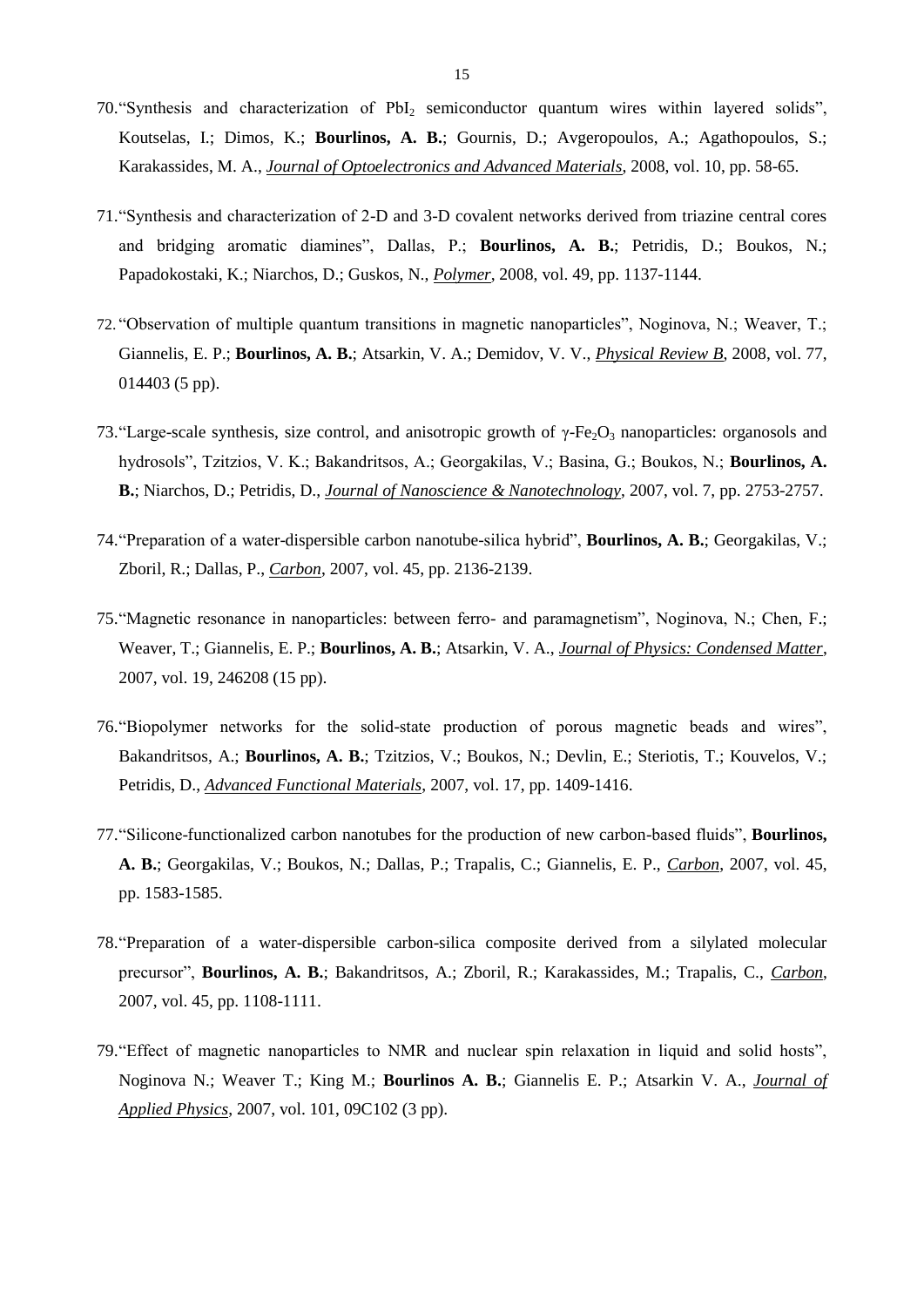- 80."NMR and spin relaxation in systems with magnetic nanoparticles", Noginova N.; Weaver T.; King M.; **Bourlinos A. B.**; Giannelis E. P.; Atsarkin V. A., *Journal of Physics: Condensed Matter*, 2007, vol. 19, 076210 (10 pp).
- 81."Synthesis, characterization and gas sorption properties of a molecularly-derived graphite oxide-like foam", **Bourlinos, A. B.**; Steriotis, Th. A.; Karakassides, M.; Sanakis, Y.; Tzitzios, V.; Trapalis, C.; Kouvelos, E.; Stubos, A., *Carbon*, 2007, vol. 45, pp. 852-857.
- 82."Synthesis of tunable sized capped magnetic iron oxide nanoparticles highly soluble in organic solvents", Dallas, P.; **Bourlinos, A. B.**; Niarchos, D.; Petridis, D., *Journal of Materials Science*, 2007, vol. 42, pp. 4996-5002.
- 83."Synthesis and characterization of a *π*-conjugate, covalent layered network derived from condensation polymerization of the 4,4'-bipyridine-cyanuric chloride couple", **Bourlinos, A. B.**; Dallas, P.; Sanakis, Y.; Stamopoulos, D.; Trapalis, C.; Niarchos, D., *European Polymer Journal*, 2006, vol. 42, pp. 2940- 2948.
- 84."Functionalized carbon nanotubes: synthesis of meltable and amphiphilic derivatives", **Bourlinos, A. B.**; Georgakilas, V.; Tzitzios, V.; Boukos, N.; Herrera, R.; Giannelis E. P., *Small*, 2006, vol. 2, pp. 1188-1191.
- 85."Surface functionalized nanoparticles with liquid-like behavior: the role of the constituent components", **Bourlinos, A. B.**; Giannelis, E. P.; Zhang, Q.; Archer, L. A.; Floudas, G.; Fytas, G., *The European Physical Journal E*, 2006, vol. 20, pp. 109-117.
- 86."A graphite oxide-like carbogenic material derived from a molecular precursor", **Bourlinos, A. B.**; Giannelis, E. P.; Sanakis, Y.; Bakandritsos, A.; Karakassides, M.; Gjoka, M.; Petridis, D., *Carbon*, 2006, vol. 44, pp. 1906-1912.
- 87."Functionalized ZnO nanoparticles with liquid-like behaviour and their photoluminescence properties", **Bourlinos, A. B.**; Stassinopoulos, A.; Anglos, D.; Herrera, R.; Anastasiadis, S. H.; Petridis, D.; Giannelis, E. P., *Small*, 2006, vol. 2, pp. 513-516.
- 88."Facile synthesis of capped γ-Fe2O<sup>3</sup> and Fe3O<sup>4</sup> nanoparticles", **Bourlinos, A. B.**; Bakandritsos, A.; Georgakilas, V.; Tzitzios, V.; Petridis, D., *Journal of Materials Science*, 2006, vol. 41, pp. 5250-5256.
- 89."Luminescence quenching of dyes by oxygen in core-shell soft-sphere ionic liquids", Han, B.-H.; Winnik, M. A.; **Bourlinos, A. B.**; Giannelis, E. P., *Chemistry of Materials*, 2005, vol. 17, pp. 4001- 4009.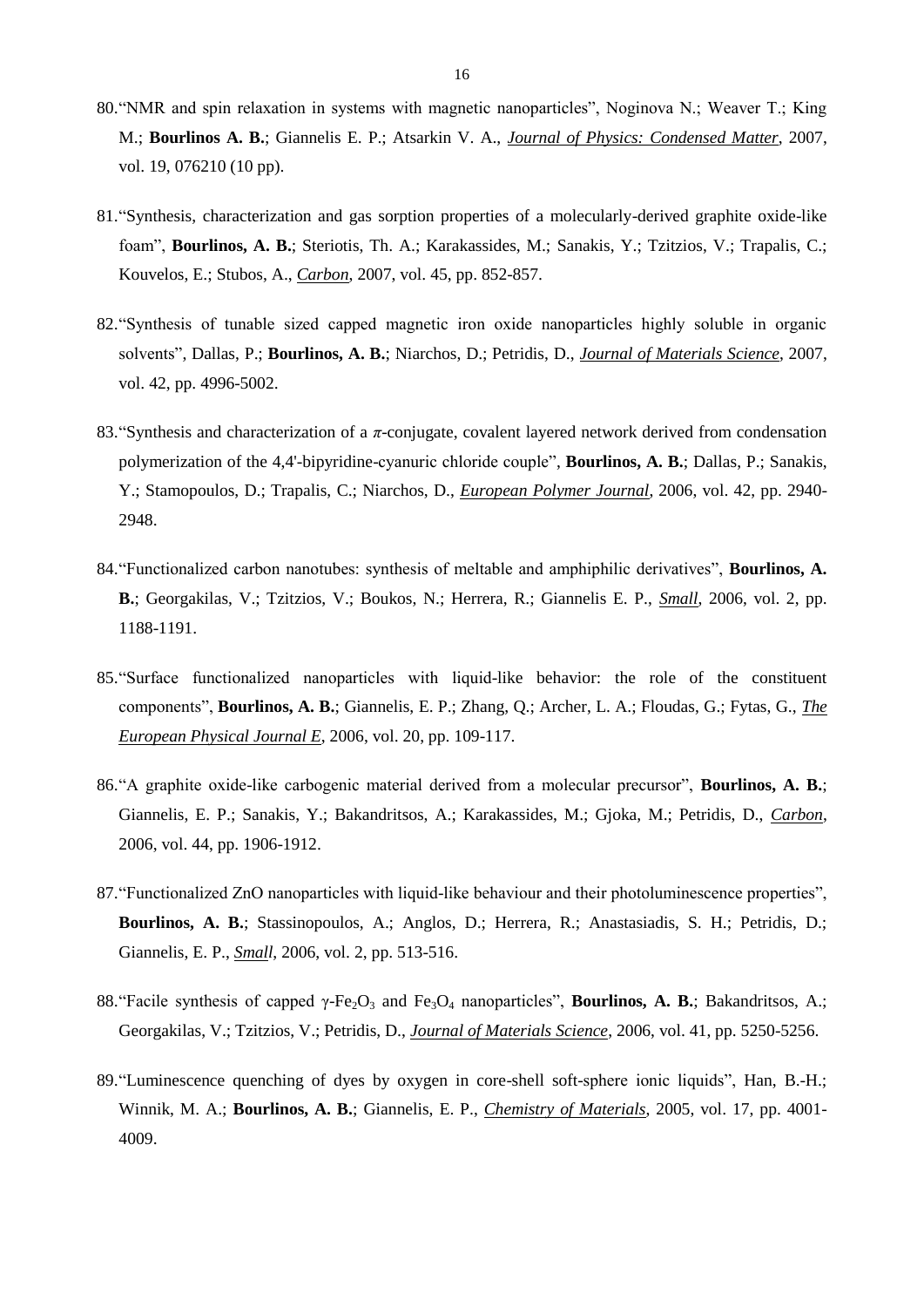- 90."Functionalized nanostructures with liquid-like behavior: expanding the gallery of available nanostructures", **Bourlinos, A. B.**; Chowdhury, S. Ray; Herrera, R.; Jiang, D. D.; Zhang, Q.; Archer, L. A.; Giannelis, E. P., *Advanced Functional Materials*, 2005, vol. 15, pp. 1285-1290.
- 91."Weakly solvated PEG-functionalized silica nanoparticles with liquid-like behavior", **Bourlinos, A. B.**; Chowdhury, S. Ray; Jiang, D. D.; Zhang, Q., *Journal of Materials Science*, 2005, vol. 40, pp. 5095- 5097.
- 92."One-pot borohydride synthesis of magnetically modified lepidocrocite", **Bourlinos, A. B.**; Bakandritsos, A.; Petridis, D., *Chemistry Letters*, 2005, vol. 34, pp. 666-667.
- 93."Surface functionalized nanoparticles with liquid-like behavior", **Bourlinos, A. B.**; Herrera, R. A.; Chalkias, N.; Jiang, D. D.; Zhang, Q.; Archer, L. A.; Giannelis, E. P., *Advanced Materials*, 2005, vol. 17, pp. 234-237.
- 94."Layered organosilicate nanoparticles with liquid-like behavior", **Bourlinos, A. B.**; Chowdhury, S. Ray; Jiang, D. D.; An, Y.-U.; Zhang, Q.; Archer, L. A.; Giannelis, E. P., *Small*, 2005, vol. 1, pp. 80-82.
- 95."A liquid derivative of 12-tungstophosphoric acid with unusually high conductivity", **Bourlinos, A. B.**; Raman, K.; Herrera, R.; Zhang, Q.; Archer, L. A.; Giannelis, E. P., *Journal of the American Chemical Society*, 2004, vol. 126, pp. 15358-15359.
- 96."Shape fabrication of cotton-derived inorganic ultralight hollow ribbons", **Bourlinos, A. B.**; Bakandritsos, A.; Petridis, D., *Materials Research Innovations*, 2004, vol. 8, pp. 71-83.
- 97."Engineering of silica monoliths and effect of clay doping on their properties", **Bourlinos, A. B.**; Jiang, D. D.; Das, R. N.; Giannelis, E. P., *Journal of Materials Chemistry*, 2004, vol. 14, pp. 1995-2000.
- 98."Clay-organosiloxane hybrids: a potential route to cross-linked clay particles and fabrication of clay monoliths"**, Bourlinos, A. B.**; Jiang, D. D.; Giannelis, E. P., *Chemistry of Materials*, 2004, vol. 16, pp. 2404-2410.
- 99. "Hydrophilic Co-Pt nanoparticles: synthesis, characterization and perspectives", **Bourlinos**, **A. B.**; Panagiotopoulos, I.; Niarchos, D.; Petridis, D., *Journal of Materials Research*, 2004, vol. 19, pp. 1227- 1233.
- 100. "Clays as a host matrix in the synthesis of organic macrocycles", Georgakilas, V.; Gournis, D.; **Bourlinos, A. B.**; Karakassides, M. A.; Petridis, D., *Chemistry-A European Journal*, 2003, vol. 9, pp. 3904-3908.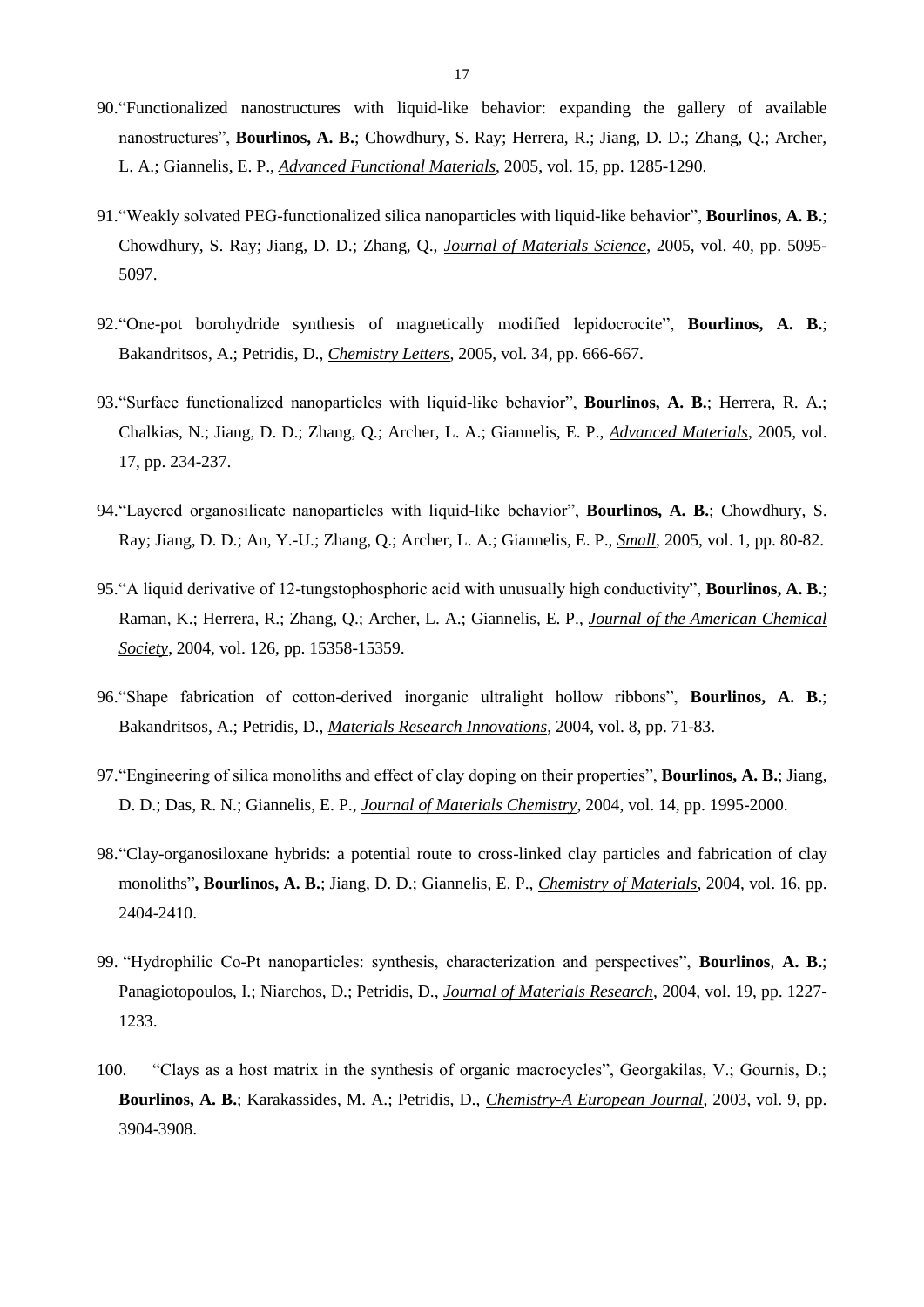- 101. "Graphite oxide: chemical reduction to graphite and surface modification with primary aliphatic amines and aminoacids", **Bourlinos, A. B.**; Gournis, D.; Petridis, D.; Szabó, T.; Szeri, A.; Dékány, I., *Langmuir*, 2003, vol. 19, pp. 6050-6055.
- 102. "Magnetic  $Fe<sub>2</sub>O<sub>3</sub>$ -Al<sub>2</sub>O<sub>3</sub> composites prepared by a modified wet impregnation method", Karakassides, M. A.; Gournis, D.; **Bourlinos, A. B.**; Trikalitis, P. N.; Bakas, T., *Journal of Materials Chemistry*, 2003, vol. 13, pp. 871-876.
- 103. "A novel route towards iron- and chromium-containing MCM-41 materials through meltexchange of the template", **Bourlinos, A. B.**; Karakassides, M. A.; Gournis, D.; Georgakilas, V.; Moukarika, A., *Chemistry Letters*, 2003, vol. 32, pp. 38-39.
- 104. "Shaped inorganic, organic and inorganic-organic composite shells from surface engineering of crystal templates", **Bourlinos, A. B.**; Petridis, D., *Journal of Materials Science*, 2003, vol. 38, pp. 959- 963.
- 105. "A simple route towards magnetically modified zeolites", **Bourlinos, A. B.**; Zboril, R.; Petridis, D., *Microporous & Mesoporous Materials*, 2003, vol. 58, pp. 155-162.
- 106. "Side-chain modification of MCM-41 silica through the exchange of the surfactant template with charged functionalized organosiloxanes: an efficient route to valuable reconstructed MCM-41 derivatives", **Bourlinos, A. B.**; Karakostas, Th.; Petridis, D., *Journal of Physical Chemistry B*, 2003, vol. 107, pp. 920-925.
- 107. "Shape fabrication of millimeter sized metal containing carboxymethyl cellulose hollow capsules", **Bourlinos, A. B.**; Petridis, D., *Chemical Communications*, 2002, pp. 2788-2789.
- 108. "Surface modification of ultrafine magnetic iron oxide particles", **Bourlinos, A. B.**; Bakandritsos, A.; Georgakilas, V.; Petridis, D., *Chemistry of Materials*, 2002, vol. 14, pp. 3226-3228.
- 109. "Synthesis of capped ultrafine γ-Fe<sub>2</sub>O<sub>3</sub> particles from iron(III) hydroxide caprylate: a novel starting material for readily attainable organosols", **Bourlinos, A. B.**; Simopoulos, Α.; Petridis, D., *Chemistry of Materials*, 2002, vol. 14, pp. 899-903.
- 110. "Environmental effect of MCM-41 mesoporous silica on solid thermochromic N-(5 chlorosalicylidene)aniline", Hadjoudis, E.; **Bourlinos, A. B.**; Petridis, D., *Journal of Inclusion Phenomena and Macrocyclic Chemistry*, 2002, vol. 42, pp. 275-279.
- 111. "Low-temperature water-gas shift reaction over Au/CeO<sub>2</sub> catalysts", Andreeva, D.; Idakiev, V.; Tabakova, T.; Ilieva, L.; Falaras, P.; **Bourlinos, A. B.**; Travlos, A., *Catalysis Today*, 2002, vol. 72, pp. 51-57.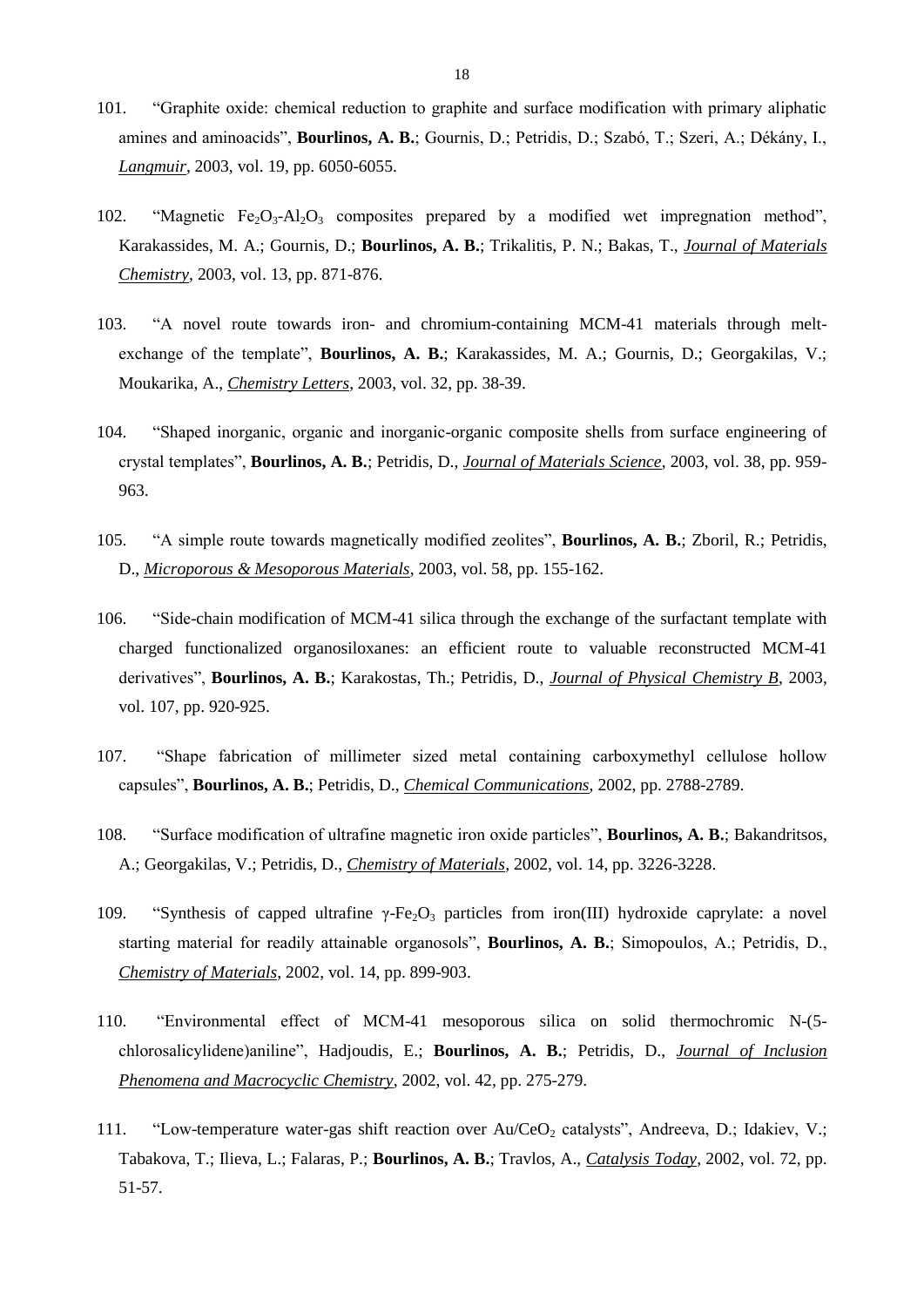- 112. "Exchange resins in shape fabrication of hollow inorganic and carbonaceous-inorganic composite spheres", **Bourlinos, A. B.**; Boukos, N.; Petridis, D., *Advanced Materials*, 2002, vol. 14, pp. 21-24.
- 113. "Magnetite and cobalt ferrite based clay composites", **Bourlinos, A. B.**; Devlin, E.; Boukos, N.; Simopoulos, A.; Petridis, D., *Clay Minerals*, 2002, vol. 37, pp. 135-141.
- 114. "Magnetic modification of the external surfaces in the MCM-41 porous silica: synthesis, characterization, and functionalization", **Bourlinos, A. B.**; Simopoulos, A.; Boukos, N.; Petridis, D., *Journal of Physical Chemistry B*, 2001, vol. 105, pp. 7432-7437.
- 115. "Synthesis and characterization of hollow clay microspheres through a resin template approach", **Bourlinos, A. B.**; Karakassides, M. A.; Petridis, D., *Chemical Communications*, 2001, pp. 1518-1519.
- 116. "Interlayer formation of cyclobis(paraquat-o-phenylene) by the reaction of laponite-4,4' bipyridinium intercalates with alpha, alpha'-dibromo-o-xylene: a one electron template synthesis", **Bourlinos, A. B.**; Petridis, D., *Journal of Inclusion Phenomena and Macrocyclic Chemistry*, 2001, vol. 40, pp. 147-151.
- 117. "Silica-maghemite nanocomposites", **Bourlinos, A. B.**; Simopoulos, A.; Petridis, D.; Okumura, H.; Hadjipanayis, G., *Advanced Materials*, 2001, vol. 13, pp. 289-291.
- 118. "Synthesis and characterization of magnetically modified clay composites", **Bourlinos, A. B.**; Karakassides, M. A.; Simopoulos, A.; Petridis, D., *Chemistry of Materials*, 2000, vol. 12, pp. 2640- 2645.
- 119. "Synthesis and characterization of iron-containing MCM-41 porous silica by the exchange method of the template", **Bourlinos, A. B.**; Karakassides, M.A.; Petridis, D., *Journal of Physical Chemistry B*, 2000, vol. 104, pp. 4375-4380.
- 120. "Synthesis and characterization of copper containing mesoporous silicas", Karakassides, M. A.; **Bourlinos, A. B.**; Petridis, D.; Guerènte, L. C.; Labbè, P., *Journal of Materials Chemistry*, 2000, vol. 10, pp. 403-408.
- 121. "Location of Li(I), Cu(II), and Cd(II) in heated montmorillonite: evidence from specular reflectance infrared and electron spin resonance spectroscopies", Karakassides, M.A.; Madejová, J.; Arvaiová, B.; **Bourlinos, A. B.**; Petridis, D.; Komadel, P., *Journal of Materials Chemistry*, 1999, vol. 9, pp. 1553-1558.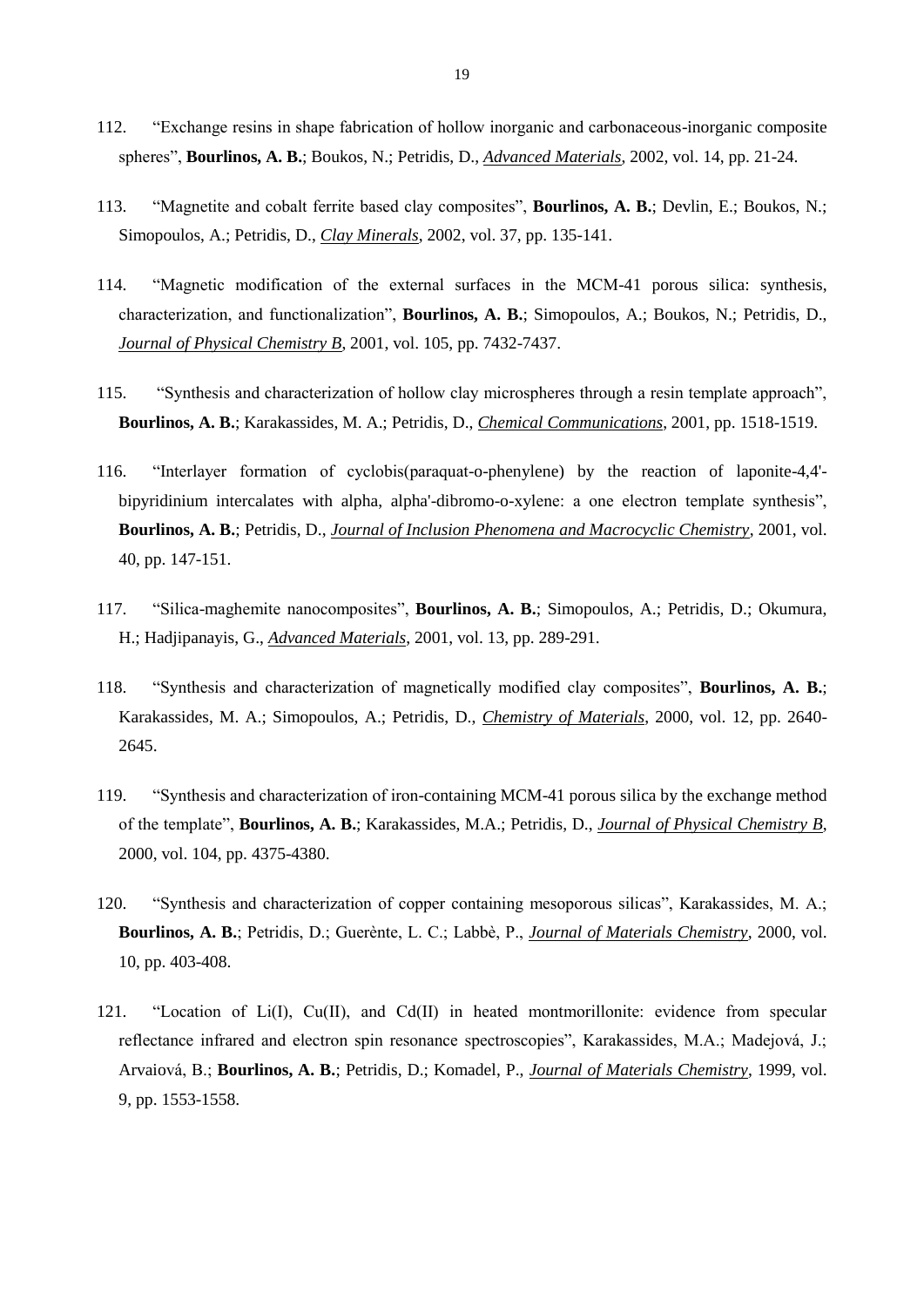# *SCIENCE METRICS 1999-2019 (bourlinos via Google scholar citations)*

*Publications (peer-review)*: **121** *Average impact factor (2018)*: **7.1** *Citations*: **11,593** *Average citations per item*: **95** *h-index* = **46**